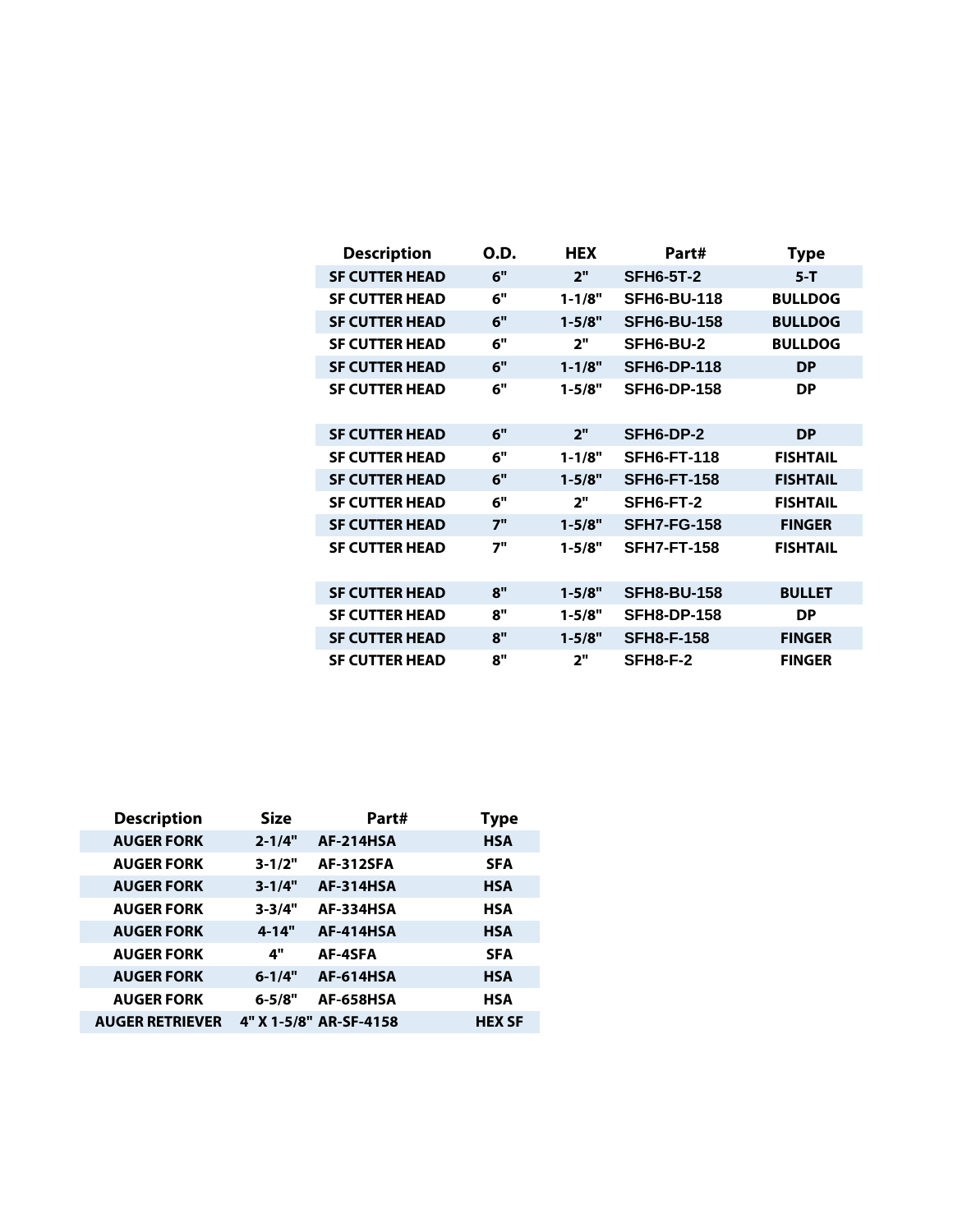N&N Drilling Supply Mfr. . (800) 334-4927

| <b>Description</b>               | <b>Diameter</b> | <b>Key</b>  | Part#                 | Length           |
|----------------------------------|-----------------|-------------|-----------------------|------------------|
| <b>HOLLOW STEM AUGER 10-1/4"</b> |                 |             | 2 Key Std HSA10145-2K | 5'               |
| <b>HOLLOW STEM AUGER 10-1/4"</b> |                 | 2 Key HD    | <b>HSA10145-2KHD</b>  | 5'               |
| <b>HOLLOW STEM AUGER 10-1/4"</b> |                 | 3 Key       | <b>HSA10145-3K</b>    | 5'               |
| <b>HOLLOW STEM AUGER 12-1/4"</b> |                 | 3 Key       | <b>HSA12145-3K</b>    | 5'               |
| <b>HOLLOW STEM AUGER 12-1/4"</b> |                 | <b>Died</b> | <b>HSA12145-DIED</b>  | 5'               |
| <b>HOLLOW STEM AUGER</b>         | $2 - 1/4"$      | 2 Key Std   | <b>HSA2142-2K</b>     | 2'               |
| <b>HOLLOW STEM AUGER</b>         | $2 - 1/4"$      |             | 2 Key Std HSA2143-2K  | 3'               |
| <b>HOLLOW STEM AUGER</b>         | $2 - 1/4"$      | <b>OCT</b>  | <b>HSA2143-OCT</b>    | 3'               |
| <b>HOLLOW STEM AUGER</b>         | $2 - 1/4"$      |             | 2 Key Std HSA2145-2K  | 5'               |
| <b>HOLLOW STEM AUGER</b>         | $2 - 1/4"$      | 2 Key HD    | <b>HSA2145-2KHD</b>   | 5'               |
| <b>HOLLOW STEM AUGER</b>         | $2 - 1/4"$      | 3 Key       | <b>HSA2145-3K</b>     | 5'               |
| <b>HOLLOW STEM AUGER</b>         | $2 - 1/4"$      | <b>Died</b> | HSA2145-DIED          | 5'               |
| <b>HOLLOW STEM AUGER</b>         | $2 - 1/4"$      | <b>OCT</b>  | <b>HSA2145-OCT</b>    | 5'               |
| <b>HOLLOW STEM AUGER</b>         | $3 - 1/4"$      |             | 2 Key Std HSA3142-2K  | 2'               |
| <b>HOLLOW STEM AUGER</b>         | $3 - 1/4"$      | 2 Key HD    | <b>HSA3142-2KHD</b>   | 2'               |
| <b>HOLLOW STEM AUGER</b>         | $3 - 1/4"$      | 3 Key       | <b>HSA3142-3K</b>     | 2'               |
| <b>HOLLOW STEM AUGER</b>         | $3 - 1/4"$      | <b>OCT</b>  | <b>HSA3142-OCT</b>    | 2'               |
| <b>IOLLOW STEM AUGEI</b>         | $3 - 1/4"$      | 2 Key Std   | <b>HSA3143-2K</b>     | 3'               |
| <b>HOLLOW STEM AUGER</b>         | $3 - 1/4"$      | 3 Key       | <b>HSA3143-3K</b>     | 3'               |
| <b>HOLLOW STEM AUGER</b>         | $3 - 1/4"$      | 2 Key Std   | <b>HSA3144-2K</b>     | 4'               |
| <b>HOLLOW STEM AUGER</b>         | $3 - 1/4"$      | 3 Key       | <b>HSA3144-3K</b>     | 4'               |
| <b>HOLLOW STEM AUGER</b>         | $3 - 1/4"$      | 2 Key Std   | <b>HSA3145-2K</b>     | 5'               |
| <b>HOLLOW STEM AUGER</b>         | $3 - 1/4"$      | 2 Key Std   | HSA3145-2K2B          | <b>5' 2-bolt</b> |
| <b>HOLLOW STEM AUGER</b>         | $3 - 1/4"$      | 2 Key HD    | <b>HSA3145-2KHD</b>   | 5'               |
| <b>HOLLOW STEM AUGER</b>         | $3 - 1/4"$      | 3 Key       | <b>HSA3145-3K</b>     | 5'               |
| <b>HOLLOW STEM AUGER</b>         | $3 - 1/4"$      | <b>Died</b> | HSA3145-DIED          | 5'               |
| <b>HOLLOW STEM AUGER</b>         | $3 - 1/4"$      | <b>OCT</b>  | <b>HSA3145-OCT</b>    | 5'               |
| <b>HOLLOW STEM AUGER</b>         | $3 - 3/4"$      | 2 Key Std   | <b>HSA3345-2K</b>     | 5'               |
| <b>HOLLOW STEM AUGER</b>         | $3 - 3/4"$      | 2 Key HD    | <b>HSA3345-2KHD</b>   | 5'               |
| <b>HOLLOW STEM AUGER</b>         | $4 - 1/4"$      | 2 Key Std   | <b>HSA4142-2K</b>     | 2'               |

Under N&N Drilling's Total Quality Management program, we reserve the right to modify design and materials without prior notice.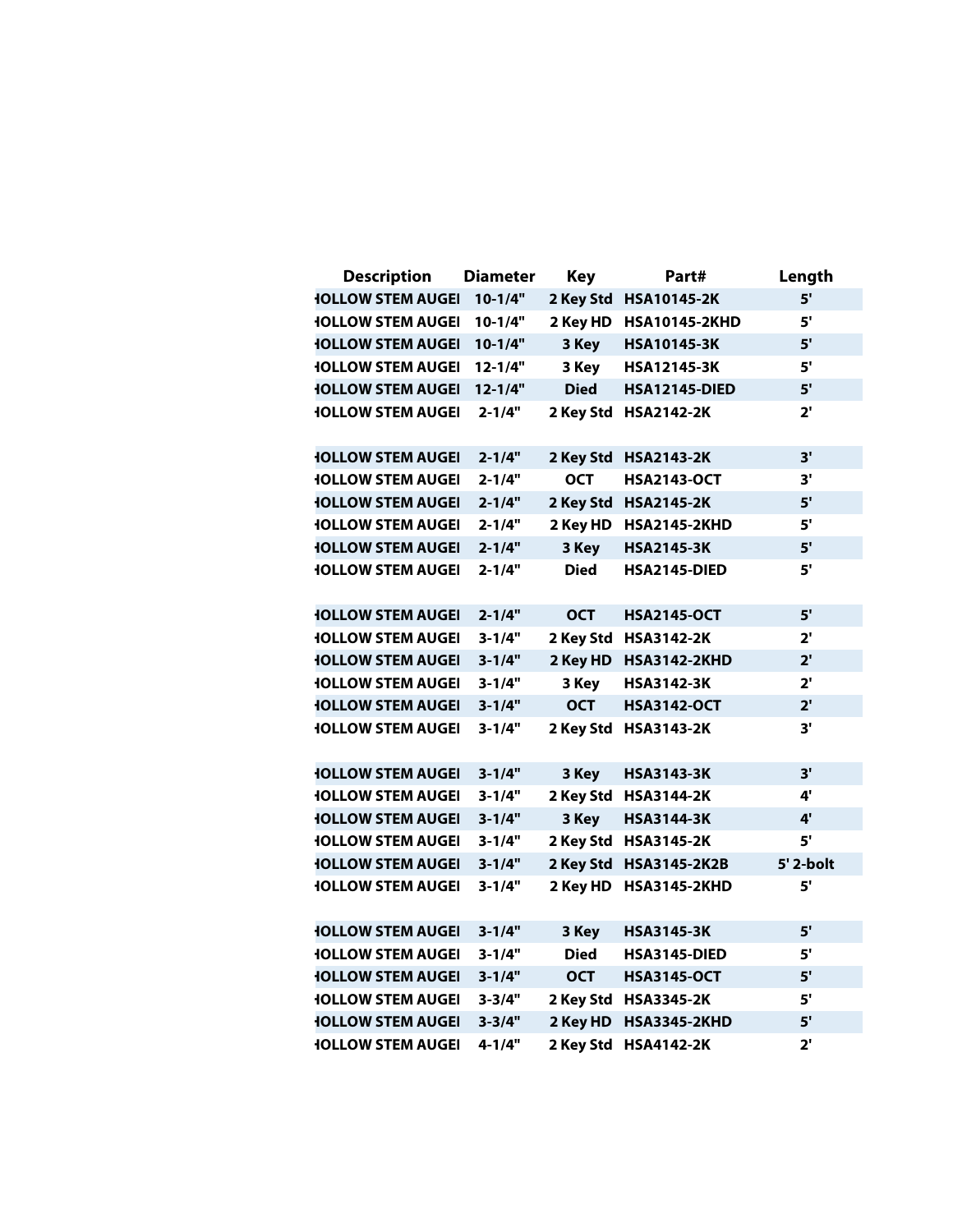# N&N Drilling Supply Mfr. . (800) 334-4927

| <b>Description</b>       | <b>Diameter</b> | <b>Key</b>  | Part#                 | Length |
|--------------------------|-----------------|-------------|-----------------------|--------|
| <b>HOLLOW STEM AUGER</b> | $4 - 1/4"$      | 2 Key HD    | <b>HSA4142-2KHD</b>   | 2'     |
| <b>HOLLOW STEM AUGER</b> | 4-1/4"          | <b>Died</b> | <b>HSA4142.5-DIED</b> | 2.5'   |
| <b>HOLLOW STEM AUGER</b> | $4 - 1/4"$      | <b>OCT</b>  | <b>HSA4142.5-OCT</b>  | 2.5'   |
| <b>HOLLOW STEM AUGER</b> | $4 - 1/4"$      |             | 2 Key Std HSA4143-2K  | 3'     |
| <b>HOLLOW STEM AUGER</b> | $4 - 1/4"$      |             | 2 Key HD HSA4143-2KHD | 3'     |
| <b>HOLLOW STEM AUGER</b> | $4 - 1/4"$      | 3 Key       | <b>HSA4143-3K</b>     | 3'     |
| <b>HOLLOW STEM AUGER</b> | $4 - 1/4"$      | <b>Died</b> | HSA4143-DIED          | 3'     |
| <b>HOLLOW STEM AUGER</b> | $4 - 1/4"$      | <b>OCT</b>  | <b>HSA4143-OCT</b>    | 3'     |
| <b>HOLLOW STEM AUGER</b> | $4 - 1/4"$      |             | 2 Key Std HSA4144-2K  | 4'     |
| <b>HOLLOW STEM AUGER</b> | $4 - 1/4"$      |             | 2 Key Std HSA4145-2K  | 5'     |
| <b>HOLLOW STEM AUGER</b> | $4 - 1/4"$      |             | 2 Key HD HSA4145-2KHD | 5'     |
| <b>IOLLOW STEM AUGEI</b> | $4 - 1/4"$      | 3 Key       | <b>HSA4145-3K</b>     | 5'     |
| <b>IOLLOW STEM AUGEI</b> | $4 - 1/4"$      | <b>Died</b> | HSA4145-DIED          | 5'     |
| <b>IOLLOW STEM AUGEI</b> | $4 - 1/4"$      | <b>OCT</b>  | <b>HSA4145-OCT</b>    | 5'     |
| <b>IOLLOW STEM AUGEI</b> | $6 - 1/4"$      |             | 2 Key HD HSA6143-2KHD | 3'     |
| <b>IOLLOW STEM AUGEI</b> | $6 - 1/4"$      | <b>OCT</b>  | <b>HSA6143-OCT</b>    | 3'     |
| <b>IOLLOW STEM AUGEI</b> | $6 - 1/4"$      |             | 2 Key Std HSA6145-2K  | 5'     |
| <b>IOLLOW STEM AUGEI</b> | $6 - 1/4"$      | 2 Key HD    | <b>HSA6145-2KHD</b>   | 5'     |
| <b>IOLLOW STEM AUGEI</b> | $6 - 1/4"$      | <b>Died</b> | HSA6145-DIED          | 5'     |
| <b>IOLLOW STEM AUGEI</b> | $6 - 1/4"$      | <b>OCT</b>  | <b>HSA6145-OCT</b>    | 5'     |
| <b>IOLLOW STEM AUGEI</b> | $6 - 5/8"$      | 3 Key       | HSA6582.5-3K          | 2.5'   |
| <b>IOLLOW STEM AUGEI</b> | $6 - 5/8"$      | 3 Key       | <b>HSA6585-3K</b>     | 5'     |
| <b>IOLLOW STEM AUGEI</b> | $8 - 1/4"$      | 3 Key       | <b>HSA8143-3K</b>     | 3'     |
| <b>IOLLOW STEM AUGEI</b> | $8 - 1/4"$      | 2 Key Std   | <b>HSA8145-2K</b>     | 5'     |
| <b>IOLLOW STEM AUGEI</b> | $8 - 1/4"$      | 2 Key HD    | <b>HSA8145-2KHD</b>   | 5'     |
| <b>IOLLOW STEM AUGEI</b> | $8 - 1/4"$      | 3 Key       | <b>HSA8145-3K</b>     | 5'     |
| <b>IOLLOW STEM AUGEI</b> | $8 - 1/4"$      | <b>OCT</b>  | <b>HSA8145-OCT</b>    | 5'     |
| <b>IOLLOW STEM AUGEI</b> | $9 - 1/4"$      | Died        | HSA9145-DIED          | 5'     |

Under N&N Drilling's Total Quality Management program, we reserve the right to modify design and materials without prior notice.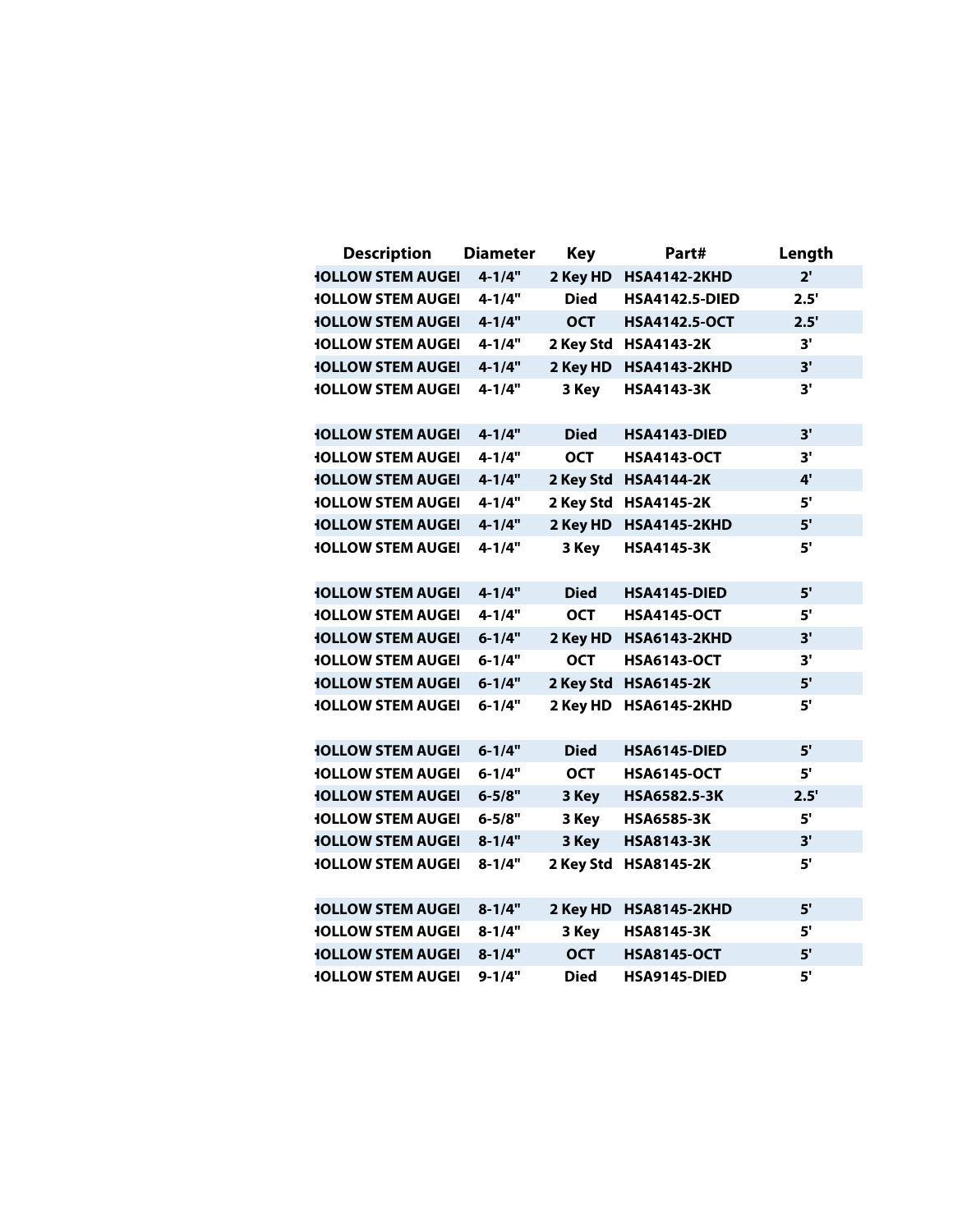N&N Drilling Supply Mfr. . (800) 334-4927

| <b>Description</b> | <b>Diameter</b> | <b>Key</b>  | Part#          | <b>Type</b>    |
|--------------------|-----------------|-------------|----------------|----------------|
| <b>CUTTER HEAD</b> | $10 - 1/4"$     | 2 Key HD    | 531014-2KHD-BB | <b>BLD/BUL</b> |
| <b>CUTTER HEAD</b> | $10 - 1/4"$     | 2 Key HD    | 531014-2KHD-BL | <b>Blade</b>   |
| <b>CUTTER HEAD</b> | $10 - 1/4"$     | 2 Key HD    | 531014-2KHD-BU | <b>Bullet</b>  |
| <b>CUTTER HEAD</b> | $10 - 1/4"$     | 2 Key HD    | 531014-2KHD-F  | <b>Finger</b>  |
| <b>CUTTER HEAD</b> | $10 - 1/4"$     | 2 Key HD    | 531014-2KHD-S  | <b>Spade</b>   |
| <b>CUTTER HEAD</b> | $10 - 1/4"$     | 2 Key HD    | 531014-2KHD-SB | <b>SPD/BUL</b> |
| <b>CUTTER HEAD</b> | $10 - 1/4"$     | 3 Key       | 531014-3K-BB   | <b>BLD/BUL</b> |
| <b>CUTTER HEAD</b> | $10 - 1/4"$     | 3 Key       | 531014-3K-BL   | <b>Blade</b>   |
| <b>CUTTER HEAD</b> | $10 - 1/4"$     | 3 Key       | 531014-3K-BU   | <b>Bullet</b>  |
| <b>CUTTER HEAD</b> | $10 - 1/4"$     | 3 Key       | 531014-3K-F    | <b>Finger</b>  |
| <b>CUTTER HEAD</b> | $10 - 1/4"$     | 3 Key       | 531014-3K-S    | <b>Spade</b>   |
| <b>CUTTER HEAD</b> | $10 - 1/4"$     | 3 Key       | 531014-3K-SB   | <b>SPD/BUL</b> |
| <b>CUTTER HEAD</b> | $10 - 1/4"$     | <b>Died</b> | 531014-DI-BB   | <b>BLD/BUL</b> |
| <b>CUTTER HEAD</b> | $10-1/4"$       | <b>Died</b> | 531014-DI-BL   | <b>Blade</b>   |
| <b>CUTTER HEAD</b> | $10 - 1/4"$     | <b>Died</b> | 531014-DI-BU   | <b>Bullet</b>  |
| <b>CUTTER HEAD</b> | $10-1/4"$       | <b>Died</b> | 531014-DI-F    | <b>Finger</b>  |
| <b>CUTTER HEAD</b> | $10 - 1/4"$     | <b>Died</b> | 531014-DI-S    | <b>Spade</b>   |
| <b>CUTTER HEAD</b> | $10-1/4"$       | <b>Died</b> | 531014-DI-SB   | <b>SPD/BUL</b> |
| <b>CUTTER HEAD</b> | $10 - 1/4"$     | <b>OCT</b>  | 531014-OC-BB   | <b>BLD/BUL</b> |
| <b>CUTTER HEAD</b> | $10-1/4"$       | <b>OCT</b>  | 531014-OC-BL   | <b>Blade</b>   |
| <b>CUTTER HEAD</b> | $10 - 1/4"$     | <b>OCT</b>  | 531014-OC-BU   | <b>Bullet</b>  |
| <b>CUTTER HEAD</b> | $10 - 1/4"$     | <b>OCT</b>  | 531014-OC-F    | <b>Finger</b>  |
| <b>CUTTER HEAD</b> | $10 - 1/4"$     | <b>OCT</b>  | 531014-OC-S    | <b>Spade</b>   |
| <b>CUTTER HEAD</b> | $10 - 1/4"$     | OCT         | 531014-OC-SB   | <b>SPD/BUL</b> |
| <b>CUTTER HEAD</b> | $12 - 1/4"$     | 2 Key HD    | 531214-2KHD-BB | <b>BLD/BUL</b> |
| <b>CUTTER HEAD</b> | $12 - 1/4"$     | 2 Key HD    | 531214-2KHD-BL | <b>Blade</b>   |
| <b>CUTTER HEAD</b> | $12 - 1/4"$     | 2 Key HD    | 531214-2KHD-BU | <b>Bullet</b>  |
| <b>CUTTER HEAD</b> | $12 - 1/4"$     | 2 Key HD    | 531214-2KHD-F  | <b>Finger</b>  |
| <b>CUTTER HEAD</b> | $12 - 1/4"$     | 2 Key HD    | 531214-2KHD-S  | <b>Spade</b>   |
| <b>CUTTER HEAD</b> | $12 - 1/4"$     | 2 Key HD    | 531214-2KHD-SB | SPD/BUL        |

Under N&N Drilling's Total Quality Management program, we reserve the right to modify design and materials without prior notice.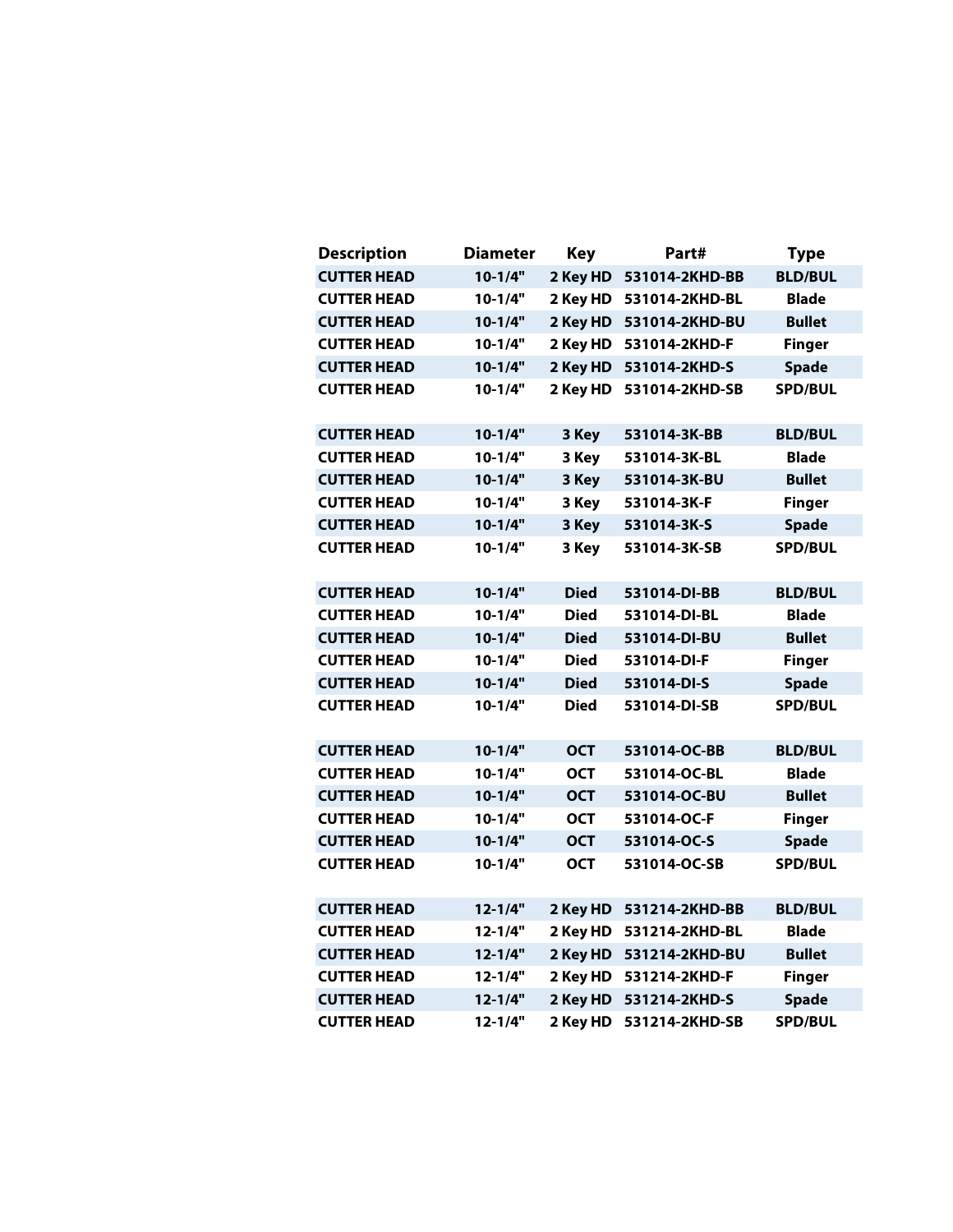N&N Drilling Supply Mfr. . (800) 334-4927

| <b>Description</b> | Diameter    | <b>Key</b>  | Part#         | <b>Type</b>       |
|--------------------|-------------|-------------|---------------|-------------------|
| <b>CUTTER HEAD</b> | $12 - 1/4"$ | 3 Key       | 531214-3K-BB  | <b>BLD/BUL</b>    |
| <b>CUTTER HEAD</b> | 12-1/4"     | 3 Key       | 531214-3K-BL  | <b>Blade</b>      |
| <b>CUTTER HEAD</b> | 12-1/4"     | 3 Key       | 531214-3K-BU  | <b>Bullet</b>     |
| <b>CUTTER HEAD</b> | $12 - 1/4"$ | 3 Key       | 531214-3K-F   | <b>Finger</b>     |
| <b>CUTTER HEAD</b> | 12-1/4"     | 3 Key       | 531214-3K-S   | <b>Spade</b>      |
| <b>CUTTER HEAD</b> | 12-1/4"     | 3 Key       | 531214-3K-SB  | SPD/BUL           |
| <b>CUTTER HEAD</b> | $12 - 1/4"$ | <b>Died</b> | 531214-DI-BB  | <b>BLD/BUL</b>    |
| <b>CUTTER HEAD</b> | 12-1/4"     | <b>Died</b> | 531214-DI-BL  | <b>Blade</b>      |
| <b>CUTTER HEAD</b> | 12-1/4"     | <b>Died</b> | 531214-DI-BU  | <b>Bullet</b>     |
| <b>CUTTER HEAD</b> | $12 - 1/4"$ | <b>Died</b> | 531214-DI-F   | <b>Finger</b>     |
| <b>CUTTER HEAD</b> | 12-1/4"     | <b>Died</b> | 531214-DI-S   | <b>Spade</b>      |
| <b>CUTTER HEAD</b> | 12-1/4"     | <b>Died</b> | 531214-DI-SB  | <b>SPD/BUL</b>    |
| <b>CUTTER HEAD</b> | $12 - 1/4"$ | ОСТ         | 531214-OC-BB  | <b>BLD/BUL</b>    |
| <b>CUTTER HEAD</b> | 12-1/4"     | OCT         | 531214-OC-BL  | <b>Blade</b>      |
| <b>CUTTER HEAD</b> | $12 - 1/4"$ | OCT         | 531214-OC-BU  | <b>Bullet</b>     |
| <b>CUTTER HEAD</b> | 12-1/4"     | OCT         | 531214-OC-F   | <b>Finger</b>     |
| <b>CUTTER HEAD</b> | $12 - 1/4"$ | ОСТ         | 531214-OC-S   | <b>Spade</b>      |
| <b>CUTTER HEAD</b> | 12-1/4"     | <b>OCT</b>  | 531214-OC-SB  | <b>SPD/BUL</b>    |
| <b>CUTTER HEAD</b> | $2 - 1/4"$  | 2 Key Std   | 53214-2KST-BB | <b>BLD/BUL</b>    |
| <b>CUTTER HEAD</b> | $2 - 1/4"$  | 2 Key Std   | 53214-2KST-BL | <b>Blade</b>      |
| <b>CUTTER HEAD</b> | $2 - 1/4"$  | 2 Key Std   | 53214-2KST-BU | <b>Bullet</b>     |
| <b>CUTTER HEAD</b> | $2 - 1/4"$  | 2 Key Std   | 53214-2KST-F  | <b>Finger</b>     |
| <b>CUTTER HEAD</b> | $2 - 1/4"$  | 2 Key Std   | 53214-2KST-GE | <b>Good Earth</b> |
| <b>CUTTER HEAD</b> | $2 - 1/4"$  | 2 Key Std   | 53214-2KST-S  | <b>Spade</b>      |
| <b>CUTTER HEAD</b> | $2 - 1/4"$  | 2 Key Std   | 53214-2KST-SB | <b>SPD/BUL</b>    |
| <b>CUTTER HEAD</b> | $2 - 1/4"$  | Died        | 53214-DI-BB   | <b>BLD/BUL</b>    |
| <b>CUTTER HEAD</b> | $2 - 1/4"$  | <b>Died</b> | 53214-DI-BL   | <b>Blade</b>      |
| <b>CUTTER HEAD</b> | $2 - 1/4"$  | <b>Died</b> | 53214-DI-BU   | <b>Bullet</b>     |
| <b>CUTTER HEAD</b> | $2 - 1/4"$  | <b>Died</b> | 53214-DI-F    | <b>Finger</b>     |
| <b>CUTTER HEAD</b> | $2 - 1/4"$  | <b>Died</b> | 53214-DI-S    | <b>Spade</b>      |
| <b>CUTTER HEAD</b> | $2 - 1/4"$  | <b>Died</b> | 53214-DI-SB   | <b>SPD/BUL</b>    |

Under N&N Drilling's Total Quality Management program, we reserve the right to modify design and materials without prior notice.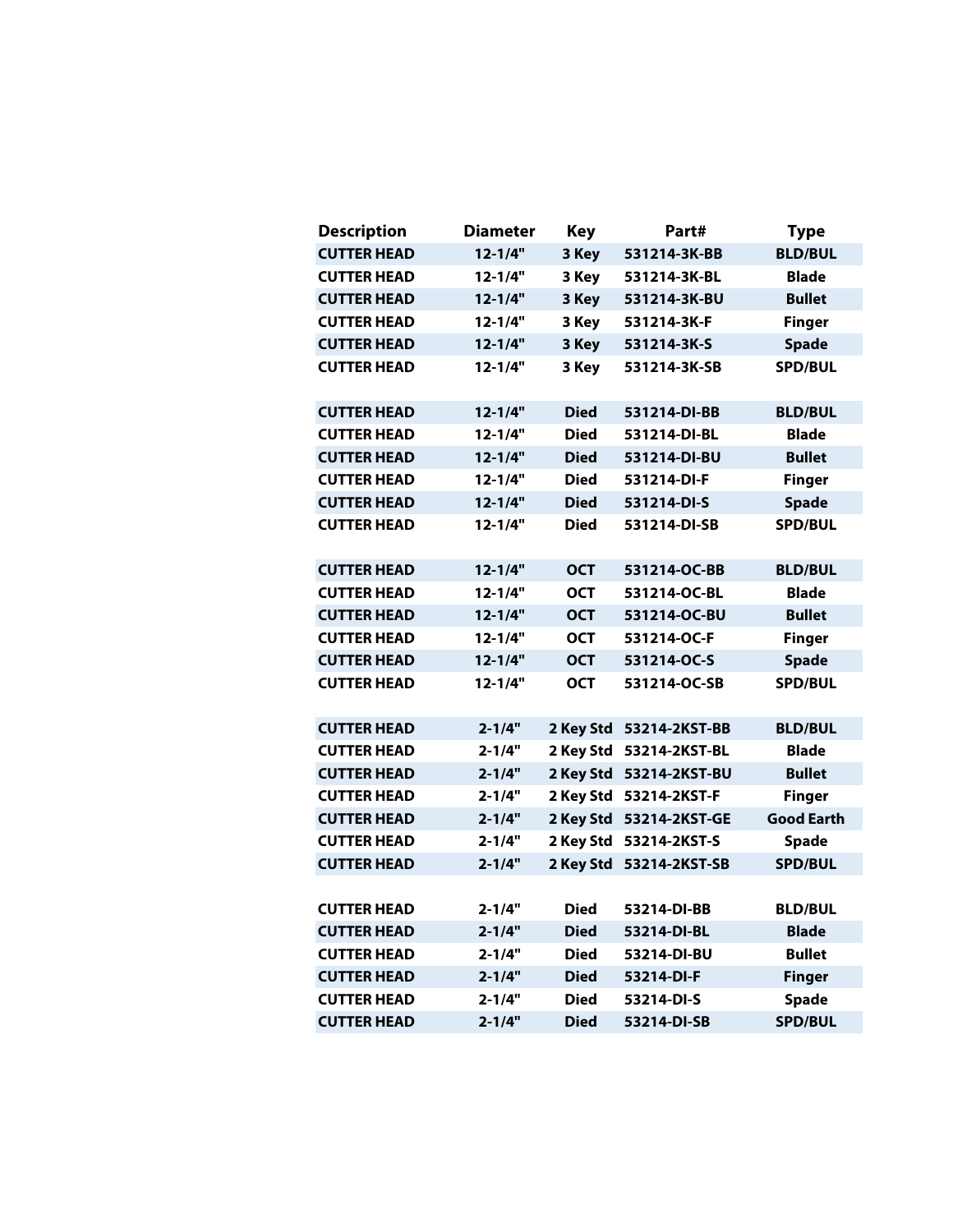N&N Drilling Supply Mfr. . (800) 334-4927

| <b>Description</b> | <b>Diameter</b> | Key             | Part#         | <b>Type</b>             |
|--------------------|-----------------|-----------------|---------------|-------------------------|
| <b>CUTTER HEAD</b> | $2 - 1/4"$      | <b>OCT</b>      | 53214-OC-BB   | <b>BLD/BUL</b>          |
| <b>CUTTER HEAD</b> | $2 - 1/4"$      | ост             | 53214-OC-BL   | <b>Blade</b>            |
| <b>CUTTER HEAD</b> | $2 - 1/4"$      | <b>OCT</b>      | 53214-OC-BU   | <b>Bullet</b>           |
| <b>CUTTER HEAD</b> | $2 - 1/4"$      | <b>OCT</b>      | 53214-OC-F    | <b>Finger</b>           |
| <b>CUTTER HEAD</b> | $2 - 1/4"$      | ОСТ             | 53214-OC-S    | <b>Spade</b>            |
| <b>CUTTER HEAD</b> | $2 - 1/4"$      | ост             | 53214-OC-SB   | SPD/BUL                 |
| <b>CUTTER HEAD</b> | $3 - 1/4"$      | 2 Key HD        | 53314-2KHD-BB | <b>BLD/BUL</b>          |
| <b>CUTTER HEAD</b> | $3 - 1/4"$      | 2 Key HD        | 53314-2KHD-BL | <b>Blade</b>            |
| <b>CUTTER HEAD</b> | $3 - 1/4"$      | 2 Key HD        | 53314-2KHD-BU | <b>Bullet</b>           |
| <b>CUTTER HEAD</b> | $3 - 1/4"$      | 2 Key HD        | 53314-2KHD-F  | <b>Finger</b>           |
| <b>CUTTER HEAD</b> | $3 - 1/4"$      | 2 Key HD        | 53314-2KHD-GE | <b>Good Earth</b>       |
| <b>CUTTER HEAD</b> | $3 - 1/4"$      | 2 Key HD        | 53314-2KHD-S  | <b>Spade</b>            |
| <b>CUTTER HEAD</b> | $3 - 1/4"$      | 2 Key HD        | 53314-2KHD-SB | <b>SPD/BUL</b>          |
|                    |                 |                 |               |                         |
| <b>CUTTER HEAD</b> | $3 - 1/4"$      | 2 Key Std       | 53314-2KST-BB | <b>BLD/BUL</b>          |
| <b>CUTTER HEAD</b> | $3 - 1/4"$      | 2 Key Std       | 53314-2KST-BL | <b>Blade</b>            |
| <b>CUTTER HEAD</b> | $3 - 1/4"$      | 2 Key Std       | 53314-2KST-BU | <b>Bullet</b>           |
| <b>CUTTER HEAD</b> | $3 - 1/4"$      | 2 Key Std       | 53314-2KST-F  | <b>Finger</b>           |
| <b>CUTTER HEAD</b> | $3 - 1/4"$      | 2 Key Std       | 53314-2KST-GE | <b>Good Earth</b>       |
| <b>CUTTER HEAD</b> | $3 - 1/4"$      | 2 Key Std       | 53314-2KST-S  | Spade                   |
| <b>CUTTER HEAD</b> | $3 - 1/4"$      | 2 Key Std       | 53314-2KST-SB | <b>SPD/BUL</b>          |
|                    |                 |                 |               |                         |
| <b>CUTTER HEAD</b> | $3 - 1/4"$      | 3 Key           | 53314-3K-BB   | <b>BLD/BUL</b>          |
| <b>CUTTER HEAD</b> | $3 - 1/4"$      | 3 Key           | 53314-3K-BL   | <b>Blade</b>            |
| <b>CUTTER HEAD</b> | $3 - 1/4"$      | 3 Key           | 53314-3K-BU   | <b>Bullet</b>           |
| <b>CUTTER HEAD</b> | $3 - 1/4"$      | <b>Concrete</b> | 53314-3K-BUC  | <b>Bullet 6-1/2" OD</b> |
| <b>CUTTER HEAD</b> | $3 - 1/4"$      | 3 Key           | 53314-3K-F    | <b>Finger</b>           |
| <b>CUTTER HEAD</b> | $3 - 1/4"$      | 3 Key           | 53314-3K-GE   | <b>Good Earth</b>       |
| <b>CUTTER HEAD</b> | $3 - 1/4"$      | 3 Key           | 53314-3K-S    | <b>Spade</b>            |
| <b>CUTTER HEAD</b> | $3 - 1/4"$      | 3 Kev           | 53314-3K-SB   | <b>SPD/BUL</b>          |

Under N&N Drilling's Total Quality Management program, we reserve the right to modify design and materials without prior notice.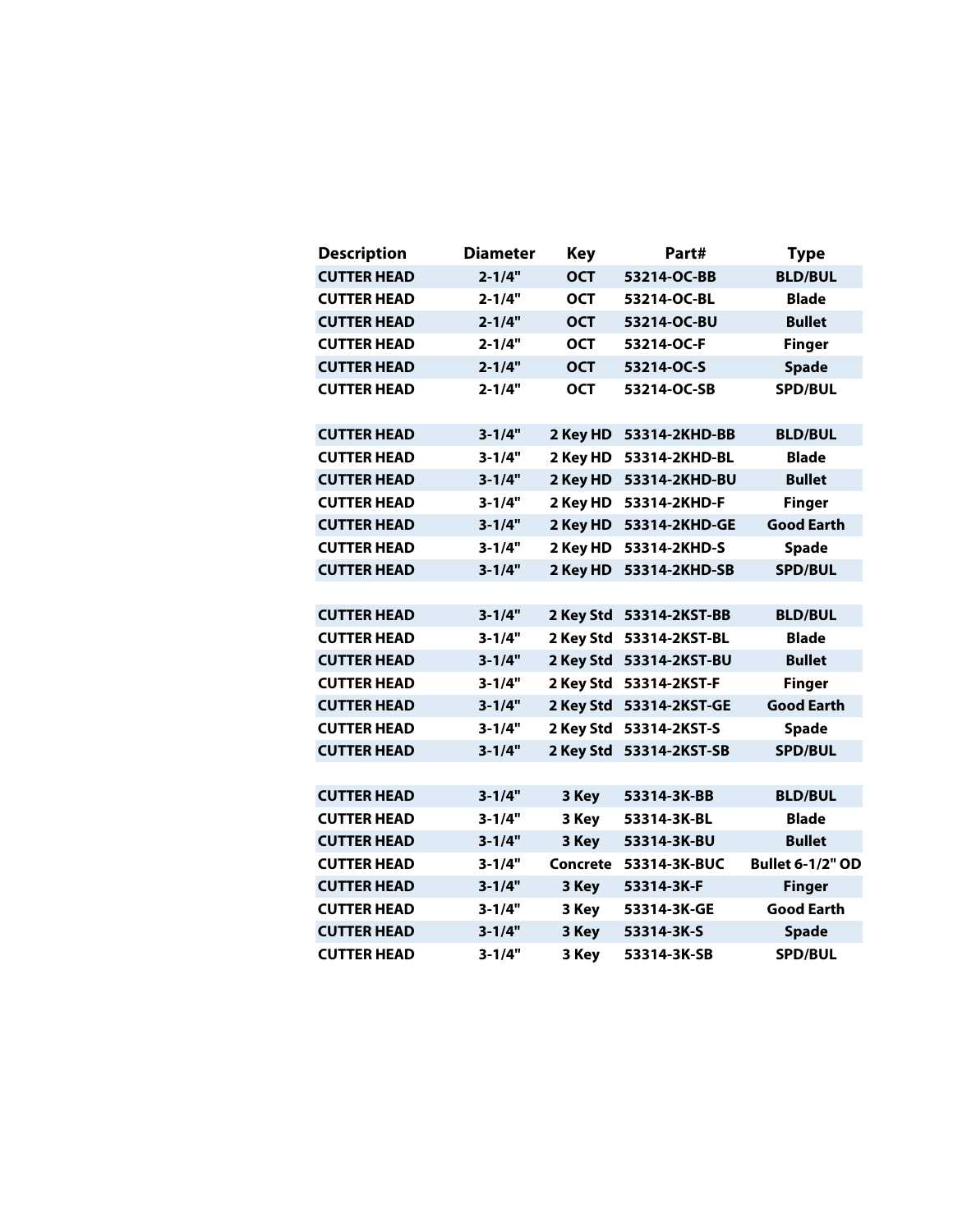N&N Drilling Supply Mfr. . (800) 334-4927

| <b>Description</b>     | <b>Diameter</b> | <b>Key</b>      | Part#                          | <b>Type</b>             |
|------------------------|-----------------|-----------------|--------------------------------|-------------------------|
| <b>CUTTER HEAD</b>     | $3 - 1/4"$      | <b>DIED</b>     | 53314-DI-BB                    | <b>BLD/BUL</b>          |
| <b>CUTTER HEAD</b>     | $3 - 1/4"$      | <b>DIED</b>     | 53314-DI-BL                    | <b>Blade</b>            |
| <b>CUTTER HEAD</b>     | $3 - 1/4"$      | <b>DIED</b>     | 53314-DI-BU                    | <b>Bullet</b>           |
| <b>CUTTER HEAD</b>     | $3 - 1/4"$      | <b>DIED</b>     | 53314-DI-F                     | <b>Finger</b>           |
| <b>CUTTER HEAD</b>     | $3 - 1/4"$      | <b>DIED</b>     | 53314-DI-S                     | <b>Spade</b>            |
| <b>CUTTER HEAD</b>     | $3 - 1/4"$      | <b>DIED</b>     | 53314-DI-SB                    | <b>SPD/BUL</b>          |
| <b>CUTTER HEAD</b>     | $3 - 1/4"$      | <b>OCT</b>      | 53314-OC-BB                    | <b>BLD/BUL</b>          |
| <b>CUTTER HEAD</b>     | $3 - 1/4"$      | <b>OCT</b>      | 53314-OC-BL                    | <b>Blade</b>            |
| <b>CUTTER HEAD</b>     | $3 - 1/4"$      | <b>OCT</b>      | 53314-OC-BU                    | <b>Bullet</b>           |
| <b>CUTTER HEAD</b>     | $3 - 1/4"$      | <b>OCT</b>      | 53314-OC-F                     | <b>Finger</b>           |
| <b>CUTTER HEAD</b>     | $3 - 1/4"$      | <b>OCT</b>      | 53314-OC-GE                    | <b>Good Earth</b>       |
| <b>CUTTER HEAD</b>     | $3 - 1/4"$      | <b>OCT</b>      | 53314-OC-S                     | <b>Spade</b>            |
| <b>CUTTER HEAD</b>     | $3 - 1/4"$      | <b>OCT</b>      | 53314-OC-SB                    | <b>SPD/BUL</b>          |
|                        |                 |                 |                                |                         |
| <b>CONCRETE CUTTER</b> | $3 - 1/4"$      | 2 Key Std       | 53314CC-2KST-BU                | <b>Bullet</b>           |
| <b>CUTTER HEAD</b>     | $3 - 1/4"$      | 2 Key Std       | 53334-2KHD-BB                  | <b>BLD/BUL</b>          |
| <b>CUTTER HEAD</b>     | $3 - 1/4"$      | 2 Key Std       | 53334-2KHD-BL                  | <b>Blade</b>            |
| <b>CUTTER HEAD</b>     | $3 - 1/4"$      |                 | 2 Key Std 53334-2KHD-BU        | <b>Bullet</b>           |
| <b>CUTTER HEAD</b>     | $3 - 1/4"$      | 2 Key Std       | 53334-2KHD-BUC Concrete Cutter |                         |
| <b>CUTTER HEAD</b>     | $3 - 1/4"$      | 2 Key Std       | 53334-2KHD-F                   | <b>Finger</b>           |
| <b>CUTTER HEAD</b>     | $3 - 1/4"$      | 2 Key Std       | 53334-2KHD-S                   | <b>Spade</b>            |
|                        |                 |                 |                                |                         |
| <b>CUTTER HEAD</b>     | $3 - 1/4"$      | 3 Key           | 53334-2KHD-SB                  | <b>BLD/BUL</b>          |
| <b>CUTTER HEAD</b>     | $3 - 1/4"$      | 3 Key           | 53334-2KST-BB                  | <b>Blade</b>            |
| <b>CUTTER HEAD</b>     | $3 - 1/4"$      | 3 Key           | 53334-2KST-BL                  | <b>Bullet</b>           |
| <b>CUTTER HEAD</b>     | $3 - 1/4"$      | <b>Concrete</b> | 53334-2KST-BU                  | <b>Bullet 6-1/2" OD</b> |
| <b>CUTTER HEAD</b>     | $3 - 1/4"$      | 3 Key           | 53334-2KST-F                   | <b>Finger</b>           |
| <b>CUTTER HEAD</b>     | $3 - 1/4"$      | 3 Key           | 53334-2KST-S                   | <b>Good Earth</b>       |
| <b>CUTTER HEAD</b>     | $3 - 1/4"$      | 3 Key           | 53334-2KST-SB                  | <b>Spade</b>            |
| <b>CUTTER HEAD</b>     | $3 - 1/4"$      | 3 Kev           | 53414-2KHD-BB                  | <b>SPD/BUL</b>          |

Under N&N Drilling's Total Quality Management program, we reserve the right to modify design and materials without prior notice.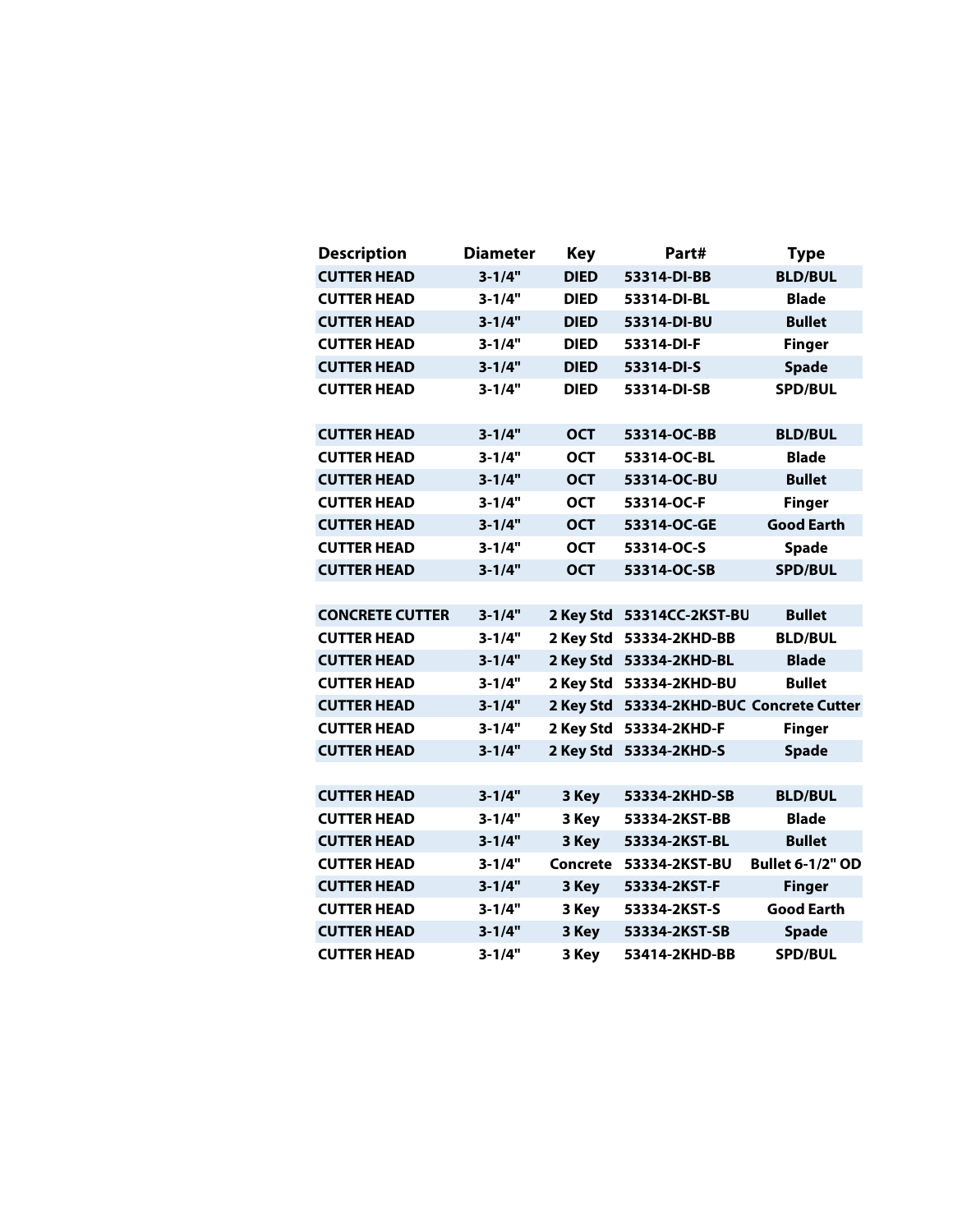N&N Drilling Supply Mfr. . (800) 334-4927

| <b>Description</b> | <b>Diameter</b> | <b>Key</b>  | Part#         | <b>Type</b>    |
|--------------------|-----------------|-------------|---------------|----------------|
| <b>CUTTER HEAD</b> | $4 - 1/4"$      | 2 Key       | 53414-2KHD-BL | <b>Blade</b>   |
| <b>CUTTER HEAD</b> | 4-1/4"          | 2 Key       | 53414-2KHD-BU | <b>Bullet</b>  |
| <b>CUTTER HEAD</b> | $4 - 1/4"$      | 2 Key       | 53414-2KHD-F  | <b>Finger</b>  |
| <b>CUTTER HEAD</b> | $4 - 1/4"$      | 2 Key       | 53414-2KHD-S  | <b>Spade</b>   |
| <b>CUTTER HEAD</b> | $4 - 1/4"$      | 2 Key       | 53414-2KHD-SB | <b>SPD/BUL</b> |
| <b>CUTTER HEAD</b> | $4 - 1/4"$      | 2 Key       | 53414-2KST-BB | <b>BLD/BUL</b> |
| <b>CUTTER HEAD</b> | $4 - 1/4"$      | 2 Key       | 53414-2KST-BL | <b>Blade</b>   |
| <b>CUTTER HEAD</b> | $4 - 1/4"$      | 2 Key       | 53414-2KST-BU | <b>Bullet</b>  |
| <b>CUTTER HEAD</b> | $4 - 1/4"$      | 2 Key       | 53414-2KST-F  | <b>Finger</b>  |
| <b>CUTTER HEAD</b> | $4 - 1/4"$      | 2 Key       | 53414-2KST-S  | <b>Spade</b>   |
| <b>CUTTER HEAD</b> | $4 - 1/4"$      | 2 Key       | 53414-2KST-SB | <b>SPD/BUL</b> |
|                    |                 |             |               |                |
| <b>CUTTER HEAD</b> | $4 - 1/4"$      | 3 Key       | 53414-3K-BB   | <b>BLD/BUL</b> |
| <b>CUTTER HEAD</b> | $4 - 1/4"$      | 3 Key       | 53414-3K-BL   | <b>Blade</b>   |
| <b>CUTTER HEAD</b> | $4 - 1/4"$      | 3 Key       | 53414-3K-BU   | <b>Bullet</b>  |
| <b>CUTTER HEAD</b> | $4 - 1/4"$      | 3 Key       | 53414-3K-F    | <b>Finger</b>  |
| <b>CUTTER HEAD</b> | $4 - 1/4"$      | 3 Key       | 53414-3K-S    | <b>Spade</b>   |
| <b>CUTTER HEAD</b> | $4 - 1/4"$      | 3 Key       | 53414-3K-SB   | SPD/BUL        |
|                    |                 |             |               |                |
| <b>CUTTER HEAD</b> | $4 - 1/4"$      | <b>DIED</b> | 53414-DI-BB   | <b>BLD/BUL</b> |
| <b>CUTTER HEAD</b> | $4 - 1/4"$      | <b>DIED</b> | 53414-DI-BL   | <b>Blade</b>   |
| <b>CUTTER HEAD</b> | $4 - 1/4"$      | <b>DIED</b> | 53414-DI-BU   | <b>Bullet</b>  |
| <b>CUTTER HEAD</b> | $4 - 1/4"$      | <b>DIED</b> | 53414-DI-F    | <b>Finger</b>  |
| <b>CUTTER HEAD</b> | $4 - 1/4"$      | <b>DIED</b> | 53414-DI-S    | <b>Spade</b>   |
| <b>CUTTER HEAD</b> | $4 - 1/4"$      | <b>DIED</b> | 53414-DI-SB   | SPD/BUL        |
|                    |                 |             |               |                |
| <b>CUTTER HEAD</b> | $4 - 1/4"$      | <b>OCT</b>  | 53414-OC-BB   | <b>BLD/BUL</b> |
| <b>CUTTER HEAD</b> | 4-1/4"          | <b>OCT</b>  | 53414-OC-BL   | <b>Blade</b>   |
| <b>CUTTER HEAD</b> | $4 - 1/4"$      | OCT         | 53414-OC-BU   | <b>Bullet</b>  |
| <b>CUTTER HEAD</b> | $4 - 1/4"$      | OCT         | 53414-OC-F    | <b>Finger</b>  |
| <b>CUTTER HEAD</b> | $4 - 1/4"$      | <b>OCT</b>  | 53414-OC-S    | <b>Spade</b>   |
| <b>CUTTER HEAD</b> | $4 - 1/4"$      | <b>OCT</b>  | 53414-OC-SB   | <b>SPD/BUL</b> |

Under N&N Drilling's Total Quality Management program, we reserve the right to modify design and materials without prior notice.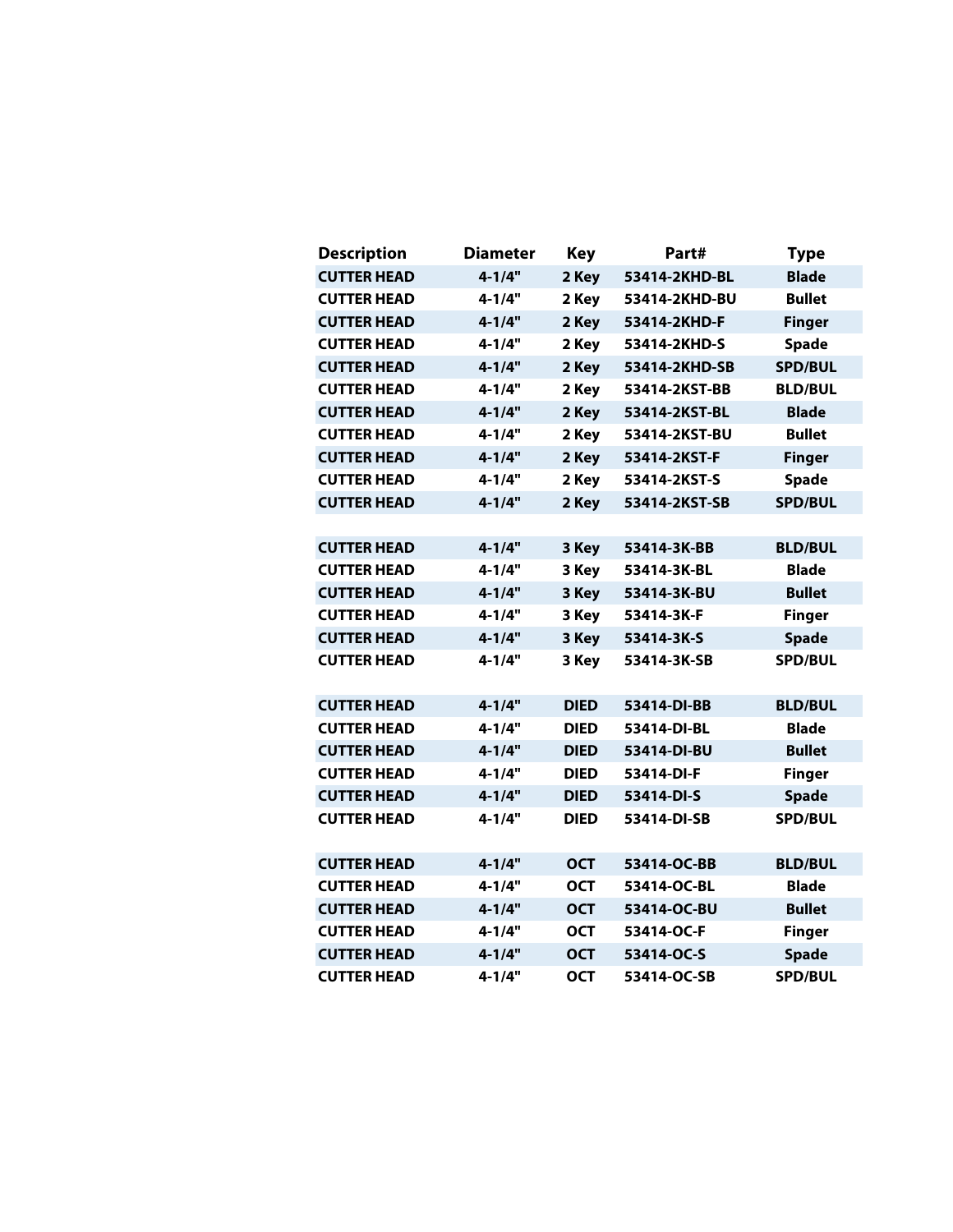N&N Drilling Supply Mfr. . (800) 334-4927

| <b>Description</b> | <b>Diameter</b> | <b>Key</b>  | Part#         | <b>Type</b>    |
|--------------------|-----------------|-------------|---------------|----------------|
| <b>CUTTER HEAD</b> | $6 - 1/4"$      | 2 Key       | 53614-2KHD-BB | <b>BLD/BUL</b> |
| <b>CUTTER HEAD</b> | 6-1/4"          | 2 Key       | 53614-2KHD-BL | <b>Blade</b>   |
| <b>CUTTER HEAD</b> | $6 - 1/4"$      | 2 Key       | 53614-2KHD-BU | <b>Bullet</b>  |
| <b>CUTTER HEAD</b> | $6 - 1/4"$      | 2 Key       | 53614-2KHD-F  | <b>Finger</b>  |
| <b>CUTTER HEAD</b> | $6 - 1/4"$      | 2 Key       | 53614-2KHD-S  | <b>Spade</b>   |
| <b>CUTTER HEAD</b> | 6-1/4"          | 2 Key       | 53614-2KHD-SB | <b>SPD/BUL</b> |
| <b>CUTTER HEAD</b> | $6 - 1/4"$      | 2 Key       | 53614-2KST-BB | <b>BLD/BUL</b> |
| <b>CUTTER HEAD</b> | $6 - 1/4"$      | 2 Key       | 53614-2KST-BL | <b>Blade</b>   |
| <b>CUTTER HEAD</b> | $6 - 1/4"$      | 2 Key       | 53614-2KST-BU | <b>Bullet</b>  |
| <b>CUTTER HEAD</b> | 6-1/4"          | 2 Key       | 53614-2KST-F  | <b>Finger</b>  |
| <b>CUTTER HEAD</b> | $6 - 1/4"$      | 2 Key       | 53614-2KST-S  | <b>Spade</b>   |
| <b>CUTTER HEAD</b> | $6 - 1/4"$      | 2 Key       | 53614-2KST-SB | <b>SPD/BUL</b> |
| <b>CUTTER HEAD</b> | $6 - 1/4"$      | 3 Key       | 53614-3K-BB   | <b>BLD/BUL</b> |
| <b>CUTTER HEAD</b> | 6-1/4"          | 3 Key       | 53614-3K-BL   | <b>Blade</b>   |
| <b>CUTTER HEAD</b> | $6 - 1/4"$      | 3 Key       | 53614-3K-BU   | <b>Bullet</b>  |
| <b>CUTTER HEAD</b> | 6-1/4"          | 3 Key       | 53614-3K-F    | <b>Finger</b>  |
| <b>CUTTER HEAD</b> | $6 - 1/4"$      | 3 Key       | 53614-3K-S    | <b>Spade</b>   |
| <b>CUTTER HEAD</b> | $6 - 1/4"$      | 3 Key       | 53614-3K-SB   | <b>SPD/BUL</b> |
| <b>CUTTER HEAD</b> | $6 - 1/4"$      | DIED        | 53614-DI-BB   | <b>BLD/BUL</b> |
| <b>CUTTER HEAD</b> | $6 - 1/4"$      | DIED        | 53614-DI-BL   | <b>Blade</b>   |
| <b>CUTTER HEAD</b> | $6 - 1/4"$      | <b>DIED</b> | 53614-DI-BU   | <b>Bullet</b>  |
| <b>CUTTER HEAD</b> | $6 - 1/4"$      | <b>DIED</b> | 53614-DI-F    | <b>Finger</b>  |
| <b>CUTTER HEAD</b> | $6 - 1/4"$      | <b>DIED</b> | 53614-DI-S    | <b>Spade</b>   |
| <b>CUTTER HEAD</b> | 6-1/4"          | <b>DIED</b> | 53614-DI-SB   | <b>SPD/BUL</b> |
| <b>CUTTER HEAD</b> | $6 - 1/4"$      | <b>OCT</b>  | 53614-OC-BB   | <b>BLD/BUL</b> |
| <b>CUTTER HEAD</b> | $6 - 1/4"$      | ост         | 53614-OC-BL   | <b>Blade</b>   |
| <b>CUTTER HEAD</b> | $6 - 1/4"$      | <b>OCT</b>  | 53614-OC-BU   | <b>Bullet</b>  |
| <b>CUTTER HEAD</b> | $6 - 1/4"$      | ОСТ         | 53614-OC-F    | <b>Finger</b>  |
| <b>CUTTER HEAD</b> | $6 - 1/4"$      | <b>OCT</b>  | 53614-OC-S    | <b>Spade</b>   |
| <b>CUTTER HEAD</b> | $6 - 1/4"$      | ост         | 53614-OC-SB   | <b>SPD/BUL</b> |

Under N&N Drilling's Total Quality Management program, we reserve the right to modify design and materials without prior notice.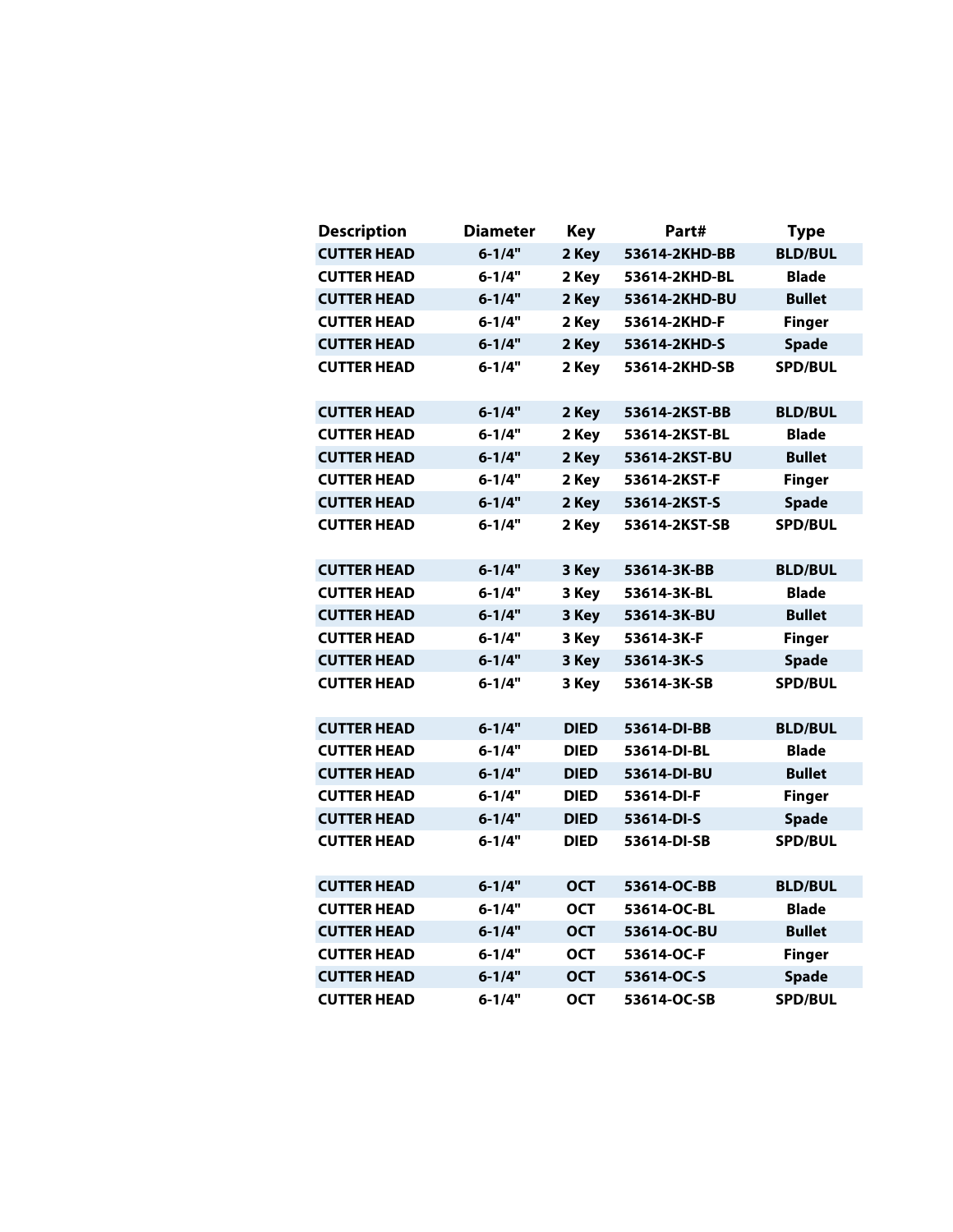N&N Drilling Supply Mfr. . (800) 334-4927

| <b>Description</b> | <b>Diameter</b> | <b>Key</b>  | Part#         | <b>Type</b>    |
|--------------------|-----------------|-------------|---------------|----------------|
| <b>CUTTER HEAD</b> | $6 - 5/8"$      | 3 Key       | 53658-3K-BB   | <b>BLD/BUL</b> |
| <b>CUTTER HEAD</b> | $6 - 5/8"$      | 3 Key       | 53658-3K-BL   | <b>Blade</b>   |
| <b>CUTTER HEAD</b> | $6 - 5/8"$      | 3 Key       | 53658-3K-BU   | <b>Bullet</b>  |
| <b>CUTTER HEAD</b> | $6 - 5/8"$      | 3 Key       | 53658-3K-F    | <b>Finger</b>  |
| <b>CUTTER HEAD</b> | $6 - 5/8"$      | 3 Key       | 53658-3K-S    | <b>Spade</b>   |
| <b>CUTTER HEAD</b> | $6 - 5/8"$      | 3 Key       | 53658-3K-SB   | <b>SPD/BUL</b> |
| <b>CUTTER HEAD</b> | $8 - 1/4"$      | 2 Key       | 53814-2KHD-BB | <b>BLD/BUL</b> |
| <b>CUTTER HEAD</b> | $8 - 1/4"$      | 2 Key       | 53814-2KHD-BL | <b>Blade</b>   |
| <b>CUTTER HEAD</b> | $8 - 1/4"$      | 2 Key       | 53814-2KHD-BU | <b>Bullet</b>  |
| <b>CUTTER HEAD</b> | $8 - 1/4"$      | 2 Key       | 53814-2KHD-F  | <b>Finger</b>  |
| <b>CUTTER HEAD</b> | $8 - 1/4"$      | 2 Key       | 53814-2KHD-S  | <b>Spade</b>   |
| <b>CUTTER HEAD</b> | $8 - 1/4"$      | 2 Key       | 53814-2KHD-SB | <b>SPD/BUL</b> |
| <b>CUTTER HEAD</b> | $8 - 1/4"$      | 2 Key       | 53814-2KST-BB | <b>BLD/BUL</b> |
| <b>CUTTER HEAD</b> | $8 - 1/4"$      | 2 Key       | 53814-2KST-BL | <b>Blade</b>   |
| <b>CUTTER HEAD</b> | $8 - 1/4"$      | 2 Key       | 53814-2KST-BU | <b>Bullet</b>  |
| <b>CUTTER HEAD</b> | $8 - 1/4"$      | 2 Key       | 53814-2KST-F  | <b>Finger</b>  |
| <b>CUTTER HEAD</b> | $8 - 1/4"$      | 2 Key       | 53814-2KST-S  | <b>Spade</b>   |
| <b>CUTTER HEAD</b> | $8 - 1/4"$      | 2 Key       | 53814-2KST-SB | <b>SPD/BUL</b> |
| <b>CUTTER HEAD</b> | $8 - 1/4"$      | 3 Key       | 53814-3K-BB   | <b>BLD/BUL</b> |
| <b>CUTTER HEAD</b> | $8 - 1/4"$      | 3 Key       | 53814-3K-BL   | <b>Blade</b>   |
| <b>CUTTER HEAD</b> | $8 - 1/4"$      | 3 Key       | 53814-3K-BU   | <b>Bullet</b>  |
| <b>CUTTER HEAD</b> | $8 - 1/4"$      | 3 Key       | 53814-3K-F    | <b>Finger</b>  |
| <b>CUTTER HEAD</b> | $8 - 1/4"$      | 3 Key       | 53814-3K-S    | <b>Spade</b>   |
| <b>CUTTER HEAD</b> | $8 - 1/4"$      | 3 Key       | 53814-3K-SB   | <b>SPD/BUL</b> |
| <b>CUTTER HEAD</b> | $8 - 1/4"$      | <b>DIED</b> | 53814-DI-BB   | <b>BLD/BUL</b> |
| <b>CUTTER HEAD</b> | $8 - 1/4"$      | <b>DIED</b> | 53814-DI-BL   | <b>Blade</b>   |
| <b>CUTTER HEAD</b> | $8 - 1/4"$      | <b>DIED</b> | 53814-DI-BU   | <b>Bullet</b>  |
| <b>CUTTER HEAD</b> | $8 - 1/4"$      | <b>DIED</b> | 53814-DI-F    | <b>Finger</b>  |
| <b>CUTTER HEAD</b> | $8 - 1/4"$      | <b>DIED</b> | 53814-DI-S    | <b>Spade</b>   |
| <b>CUTTER HEAD</b> | $8 - 1/4"$      | <b>DIED</b> | 53814-DI-SB   | <b>SPD/BUL</b> |

Under N&N Drilling's Total Quality Management program, we reserve the right to modify design and materials without prior notice.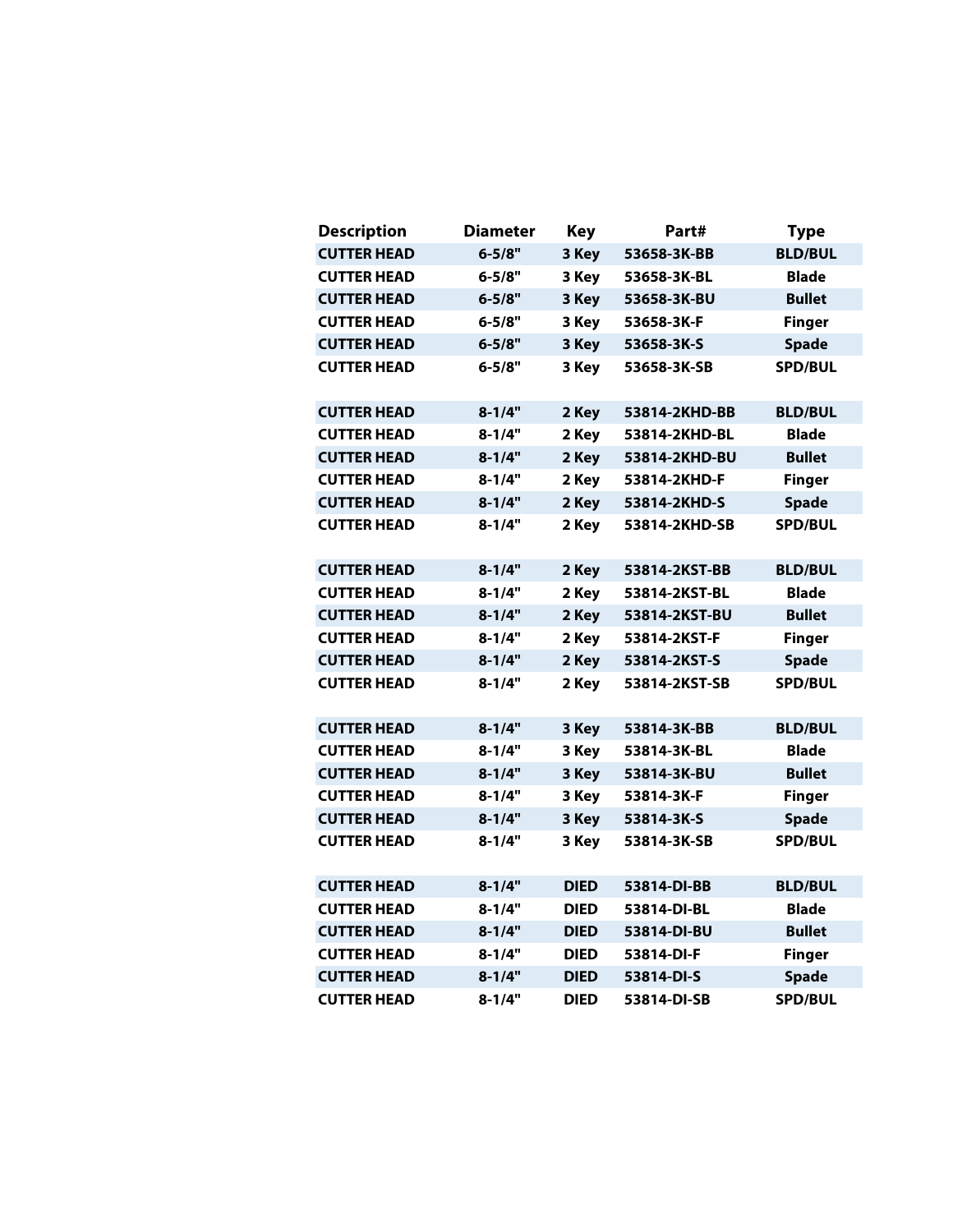# N&N Drilling Supply Mfr. . (800) 334-4927

| <b>Description</b>                      | <b>Diameter</b> | Key        | Part#         | <b>Type</b>    |
|-----------------------------------------|-----------------|------------|---------------|----------------|
| <b>CUTTER HEAD</b>                      | $8 - 1/4"$      | <b>OCT</b> | 53814-OC-BB   | <b>BLD/BUL</b> |
| <b>CUTTER HEAD</b>                      | $8 - 1/4"$      | <b>OCT</b> | 53814-OC-BL   | <b>Blade</b>   |
| <b>CUTTER HEAD</b>                      | $8 - 1/4"$      | <b>OCT</b> | 53814-OC-BU   | <b>Bullet</b>  |
| <b>CUTTER HEAD</b>                      | $8 - 1/4"$      | OCT        | 53814-OC-F    | <b>Finger</b>  |
| <b>CUTTER HEAD</b>                      | $8 - 1/4"$      | <b>OCT</b> | 53814-OC-S    | <b>Spade</b>   |
| <b>CUTTER HEAD</b>                      | $8 - 1/4"$      | <b>OCT</b> | 53814-OC-SB   | SPD/BUL        |
|                                         |                 |            |               |                |
| <b>Description</b>                      |                 |            | Part#         |                |
| <b>CUTTER TEETH, BD2</b>                |                 |            | 53BD2         |                |
| <b>BULLDOG BIT</b>                      |                 |            | 53BDB         |                |
| <b>BLADE BOLT</b>                       |                 |            | 53BLB         |                |
| <b>BLADE CUTTER, BD-1</b>               |                 |            | 53BLC         |                |
| <b>BLADE HOLDER</b>                     |                 |            | 53BLH         |                |
| <b>BULLET, SL04</b>                     |                 |            | 53BSL04       |                |
| <b>BLOCK, C-10</b>                      |                 |            | 53BUB10       |                |
| <b>BULLET BLOCK, C-20</b>               |                 |            | 53BUB20       |                |
| <b>BULLET BLOCK, C-87HDS</b>            |                 |            | 53BUBC87HDS   |                |
| HD BULLET BLOCK, C10H                   |                 |            | 53BUBHD       |                |
| <b>BULLET CUTTER, C-23</b>              |                 |            | 53BUC23       |                |
| <b>HD BULLET CUTTER, RS01</b>           |                 |            | 53BUCHD       |                |
| <b>BULLET, JUMBO</b>                    |                 |            | 53BUCJ        |                |
| <b>BULLET CUTTER, RL-09</b>             |                 |            | 53BUCRL09     |                |
| <b>BULLET CUTTER, RL-10</b>             |                 |            | 53BUCRL10     |                |
| <b>BULLET CUTTER, SLO4</b>              |                 |            | 53BUCSLO4     |                |
| <b>HD BULLET CUTTER, SM02</b>           |                 |            | 53BUCSM02     |                |
| <b>DP BIT</b>                           |                 |            | 53DPB         |                |
| DP BIT, H.D.                            |                 |            | 53DPHDB       |                |
| <b>GOOD EARTH BIT</b>                   |                 |            | 53GEB         |                |
| <b>SPADE BLOCK, C87B</b>                |                 |            | 53SB          |                |
| <b>SPADE CUTTER, AR-150</b>             |                 |            | 53SC          |                |
| <b>BIT, UL-7</b>                        |                 |            | 53UL7         |                |
| CUTTER HEAD, 4" BD 1-1/8 HEX PIN        |                 |            | 534BD-118     |                |
| <b>CUTTER HEAD, 4" BD 1-5/8 HEX PIN</b> |                 |            | 534BD-158     |                |
| <b>BIT, 5-T</b>                         |                 |            | 535TB         |                |
| <b>BIT, 5-T BLOCK - ANGLED</b>          |                 |            | <b>535TBA</b> |                |
| <b>BIT, 5-T BLOCK - STRAIGHT</b>        |                 |            | 535TBS        |                |
| <b>BIT, 5-T SHORT</b>                   |                 |            | 535TS         |                |

Under N&N Drilling's Total Quality Management program, we reserve the right to modify design and materials without prior notice.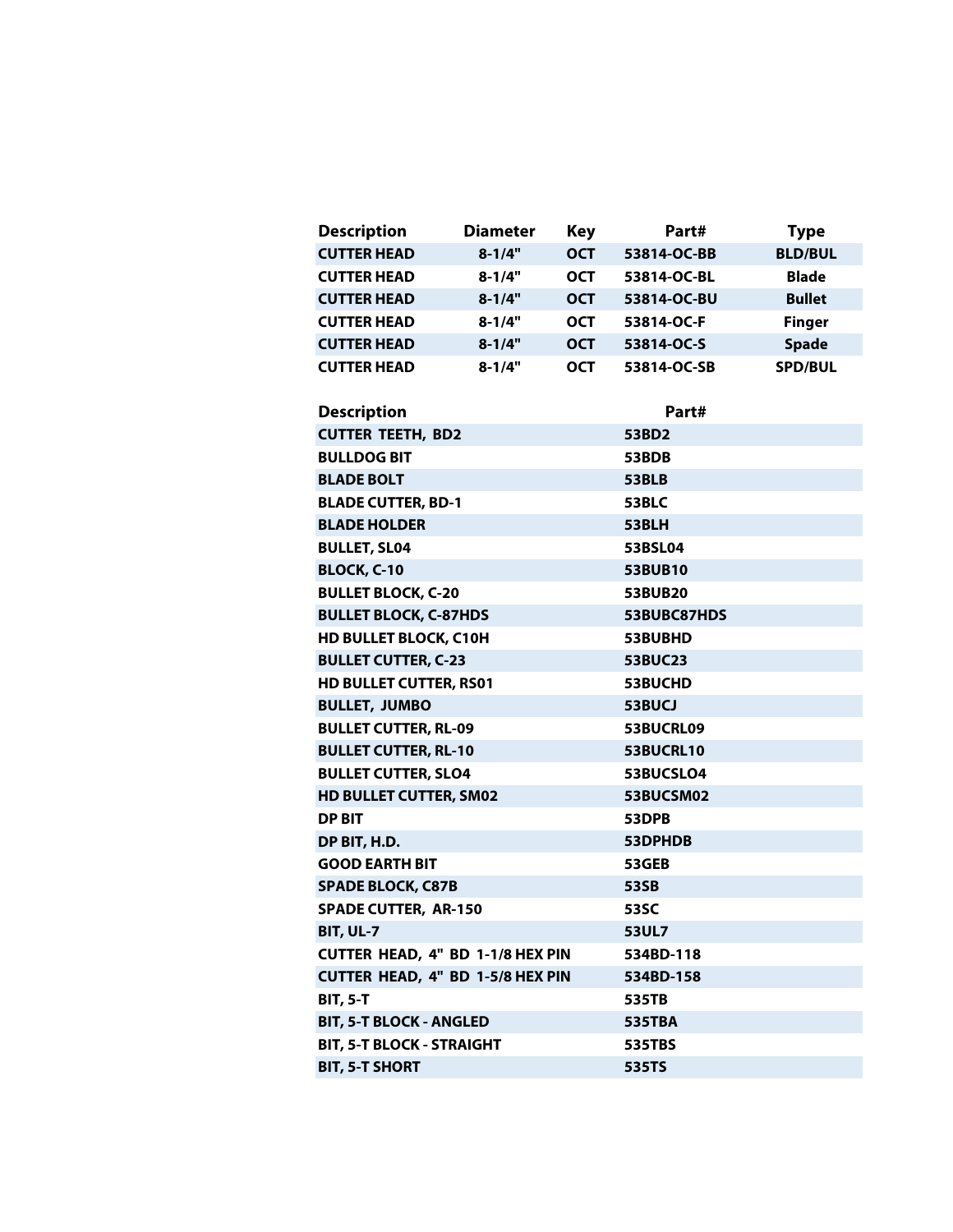# N&N Drilling Supply Mfr. . (800) 334-4927

| <b>Description</b>       | <b>Diameter</b> | Connector          | Part#            |
|--------------------------|-----------------|--------------------|------------------|
| <b>2 PRONG PILOT BIT</b> | $2 - 1/4"$      | 13/16" HEX         | 642142PPB1316    |
| <b>CENTER PLUG</b>       | $2 - 1/4"$      | <b>AW x BLANK</b>  | 64214CPAW        |
| <b>CENTER PLUG</b>       | $2 - 1/4"$      | <b>AWJ x BLANK</b> | 64214CPAWJ       |
| <b>PLUG BOLT</b>         | $2 - 1/4"$      |                    | 64214PB          |
| <b>2 PRONG PILOT BIT</b> | $3 - 1/4"$      | 1-1/8" HEX         | 643142PPB118     |
| <b>CENTER PLUG</b>       | $3 - 1/4"$      | <b>AW x BLANK</b>  | 64314CPAW        |
| <b>CENTER PLUG</b>       | $3 - 1/4"$      | <b>AWJ x BLANK</b> | 64314CPAWJ       |
| <b>CENTER PLUG</b>       | $3 - 1/4"$      | <b>NW x BLANK</b>  | 64314CPNW        |
| <b>CENTER PLUG</b>       | $3 - 1/4"$      | <b>NWJ x BLANK</b> | 64314CPNWJ       |
| <b>PLUG BOLT</b>         | $3 - 1/4"$      |                    | 64314PB          |
| <b>2 PRONG PILOT BIT</b> | $3 - 3/4"$      | 1-1/8" HEX         | 64334/4142PPB118 |
| <b>CENTER PLUG</b>       | $3 - 3/4"$      | <b>AW x BLANK</b>  | 64334CPAW        |
| <b>CENTER PLUG</b>       | $3 - 3/4"$      | <b>AWJ x BLANK</b> | 64334CPAWJ       |
| <b>CENTER PLUG</b>       | $3 - 3/4"$      | <b>NW x BLANK</b>  | 64334CPNW        |
| <b>CENTER PLUG</b>       | $3 - 3/4"$      | <b>NWJ x BLANK</b> | 64334CPNWJ       |
| <b>PLUG BOLT</b>         | $3 - 3/4"$      |                    | 64334PB          |
| <b>CENTER PLUG</b>       | $4 - 1/4"$      | AW x BLANK         | 64414CPAW        |
| <b>CENTER PLUG</b>       | $4 - 1/4"$      | <b>AWJ x BLANK</b> | 64414CPAWJ       |
| <b>CENTER PLUG</b>       | $4 - 1/4"$      | <b>NW x BLANK</b>  | 64414CPNW        |
| <b>CENTER PLUG</b>       | $4 - 1/4"$      | <b>NWJ x BLANK</b> | 64414CPNWJ       |
| <b>PLUG BOLT</b>         | $4 - 1/4"$      |                    | 64414PB          |
|                          |                 |                    |                  |
| <b>CENTER PLUG</b>       | $6 - 1/4"$      | <b>AWJ x BLANK</b> | 64614CPAWJ       |
| <b>CENTER PLUG</b>       | $6 - 1/4"$      | <b>NW x BLANK</b>  | 64614CPNW        |
| <b>CENTER PLUG</b>       | $6 - 1/4"$      | <b>NWJ x BLANK</b> | 64614CPNWJ       |
| <b>CENTER PLUG</b>       | $6 - 1/4"$      | <b>NW x BLANK</b>  | 64658CPNW        |
| <b>CENTER PLUG</b>       | $6 - 1/4"$      | <b>NWJ x BLANK</b> | 64658CPNWJ       |

Under N&N Drilling's Total Quality Management program, we reserve the right to modify design and materials without prior notice.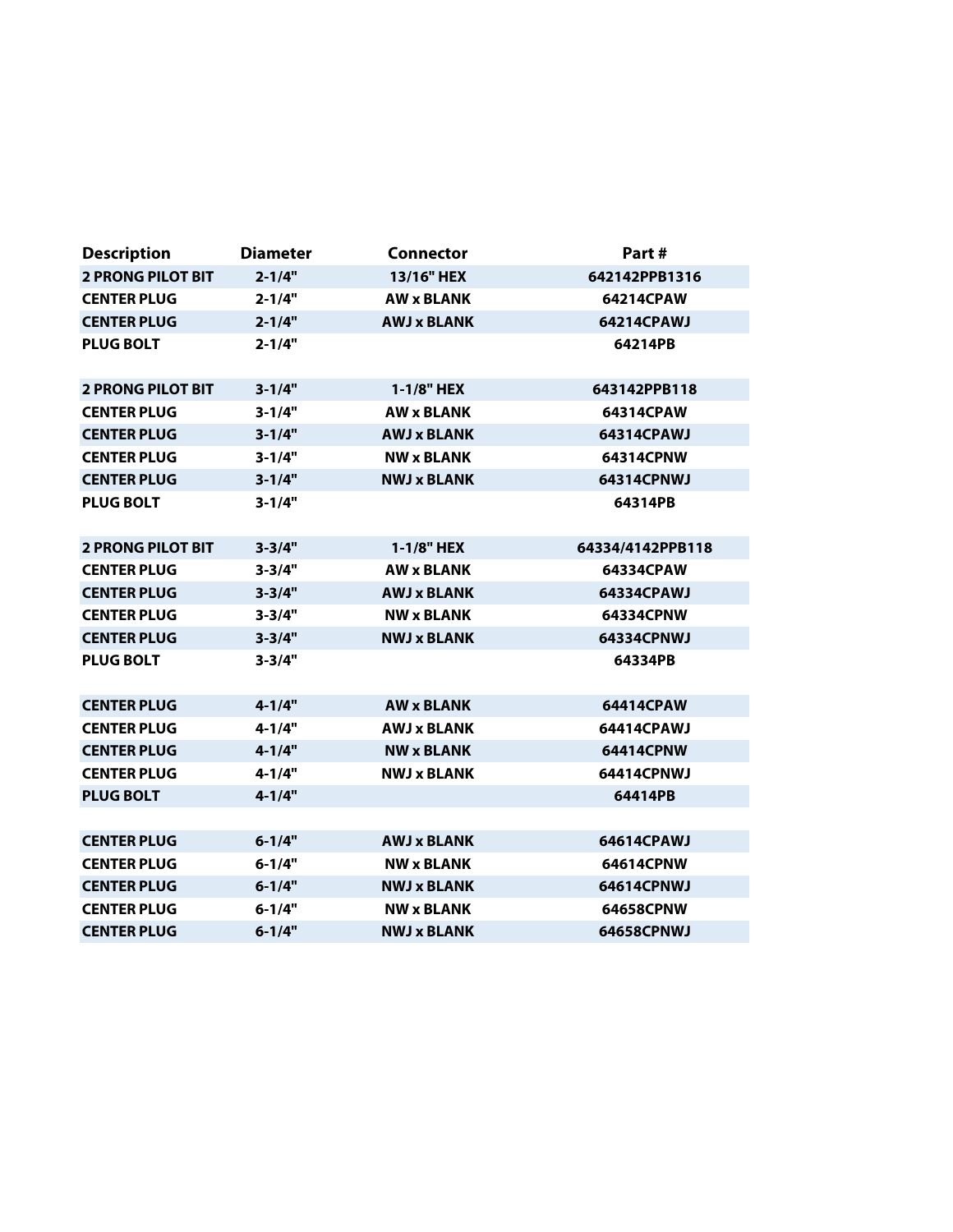### N&N Drilling Supply Mfr. . (800) 334-4927

| <b>Description</b>      | <b>Diameter</b> | <b>Type</b>   | Connector               | Part #        |
|-------------------------|-----------------|---------------|-------------------------|---------------|
| <b>CENTER PLUG ASSY</b> | $2 - 1/4"$      |               | AW x 13/16" HEX         | 64C214AW1316  |
| <b>CENTER PLUG ASSY</b> | $2 - 1/4"$      |               | AW x 13/16" HEX         | 64C214AWJ1316 |
| <b>PILOT BIT ASSY</b>   | $2 - 1/4"$      | <b>BULLET</b> | <b>AWJ</b>              | 64C214BUAWJ   |
| <b>PILOT BIT ASSY</b>   | $3 - 1/4"$      | 2-PRONG       | <b>AWJ</b>              | 64C3142PAW    |
| <b>PILOT BIT ASSY</b>   | $3 - 1/4"$      | 2-PRONG       | <b>AWJ</b>              | 64C3142PAWJ   |
| <b>PILOT BIT ASSY</b>   | $3 - 1/4"$      | 2-PRONG       | <b>BWJ</b>              | 64C3142PBWJ   |
| <b>PILOT BIT ASSY</b>   | $3 - 1/4"$      | 2-PRONG       | <b>NW</b>               | 64C3142PNW    |
| <b>PILOT BIT ASSY</b>   | $3 - 1/4"$      | 2-PRONG       | <b>NWJ</b>              | 64C3142PNWJ   |
| <b>CENTER PLUG ASSY</b> | $3 - 1/4"$      |               | AW x 1-1/8" HEX         | 64C314AW118   |
| <b>CENTER PLUG ASSY</b> | $3 - 1/4"$      |               | <b>AWJ x 1-1/8" HEX</b> | 64C314AWJ118  |
| <b>PILOT BIT ASSY</b>   | $3 - 1/4"$      | <b>BULLET</b> | <b>AW</b>               | 64C314BUAW    |
| <b>PILOT BIT ASSY</b>   | $3 - 1/4"$      | <b>BULLET</b> | <b>AWJ</b>              | 64C314BUAWJ   |
| <b>PILOT BIT ASSY</b>   | $3 - 1/4"$      | <b>BULLET</b> | <b>BWJ</b>              | 64C314BUBWJ   |
| <b>PILOT BIT ASSY</b>   | $3 - 1/4"$      | <b>BULLET</b> | <b>NW</b>               | 64C314BUNW    |
| <b>PILOT BIT ASSY</b>   | $3 - 1/4"$      | <b>BULLET</b> | <b>NWJ</b>              | 64C314BUNWJ   |
|                         |                 |               |                         |               |
| <b>CENTER PLUG ASSY</b> | $3 - 1/4"$      |               | NW x 1-1/8" HEX         | 64C314NW118   |
| <b>CENTER PLUG ASSY</b> | $3 - 1/4"$      |               | <b>NWJ x 1-1/8" HEX</b> | 64C314NWJ118  |

Under N&N Drilling's Total Quality Management program, we reserve the right to modify design and materials without prior notice.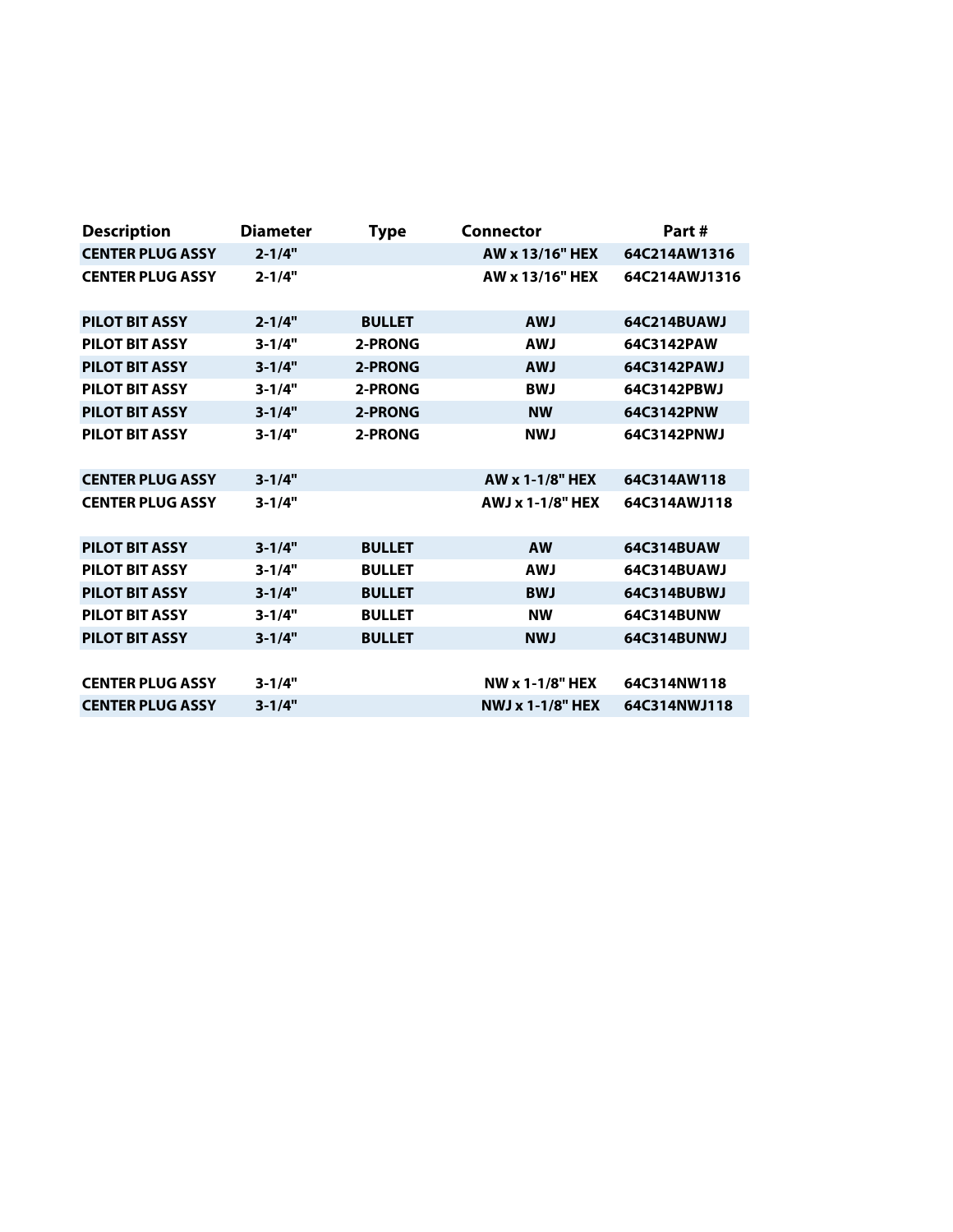# N&N Drilling Supply Mfr. . (800) 334-4927

| <b>Description</b>      | <b>Diameter</b> | <b>Type</b>   | Connector               | Part #       |
|-------------------------|-----------------|---------------|-------------------------|--------------|
| <b>PILOT BIT ASSY</b>   | $3 - 1/4"$      | 2-PRONG       | <b>AW</b>               | 64C314PAW    |
| <b>PILOT BIT ASSY</b>   | $3 - 1/4"$      | 2-PRONG       | <b>AW</b>               | 64C3342PAW   |
| <b>PILOT BIT ASSY</b>   | $3 - 1/4"$      | 2-PRONG       | <b>AWJ</b>              | 64C3342PAWJ  |
| <b>PILOT BIT ASSY</b>   | $3 - 1/4"$      | 2-PRONG       | <b>NW</b>               | 64C3342PNW   |
| <b>PILOT BIT ASSY</b>   | $3 - 1/4"$      | 2-PRONG       | <b>NWJ</b>              | 64C3342PNWJ  |
|                         |                 |               |                         |              |
| <b>CENTER PLUG ASSY</b> | $3 - 3/4"$      |               | AW x 1-1/8" HEX         | 64C334AW118  |
| <b>CENTER PLUG ASSY</b> | $3 - 3/4"$      |               | <b>AWJ x 1-1/8" HEX</b> | 64C334AWJ118 |
|                         |                 |               |                         |              |
| <b>PILOT BIT ASSY</b>   | $3 - 3/4"$      | <b>BULLET</b> | <b>AW</b>               | 64C334BUAW   |
| <b>PILOT BIT ASSY</b>   | $3 - 3/4"$      | <b>BULLET</b> | <b>AWJ x 1-1/8" HEX</b> | 64C334BUAWJ  |
| <b>PILOT BIT ASSY</b>   | $3 - 3/4"$      | <b>BULLET</b> | <b>NW</b>               | 64C334BUNW   |
| <b>PILOT BIT ASSY</b>   | $3 - 3/4"$      | <b>BULLET</b> | <b>NWJ</b>              | 64C334BUNWJ  |
|                         |                 |               |                         |              |
| <b>CENTER PLUG ASSY</b> | $3 - 3/4"$      |               | NW x 1-1/8" HEX         | 64C334NW118  |
| <b>CENTER PLUG ASSY</b> | $3 - 3/4"$      |               | <b>NWJ x 1-1/8" HEX</b> | 64C334NWJ118 |
|                         |                 |               |                         |              |
| <b>PILOT BIT ASSY</b>   | $4 - 1/4"$      | 2-PRONG       | AW                      | 64C4142PAW   |
| <b>PILOT BIT ASSY</b>   | $4 - 1/4"$      | 2-PRONG       | <b>AWJ</b>              | 64C4142PAWJ  |
| <b>PILOT BIT ASSY</b>   | $4 - 1/4"$      | 2-PRONG       | <b>NW</b>               | 64C4142PNW   |
| <b>PILOT BIT ASSY</b>   | $4 - 1/4"$      | 2-PRONG       | <b>NWJ</b>              | 64C4142PNWJ  |
| <b>PILOT BIT ASSY</b>   | $4 - 1/4"$      | 5-T           | <b>AWJ</b>              | 64C4145TAWJ  |

Under N&N Drilling's Total Quality Management program, we reserve the right to modify design and materials without prior notice.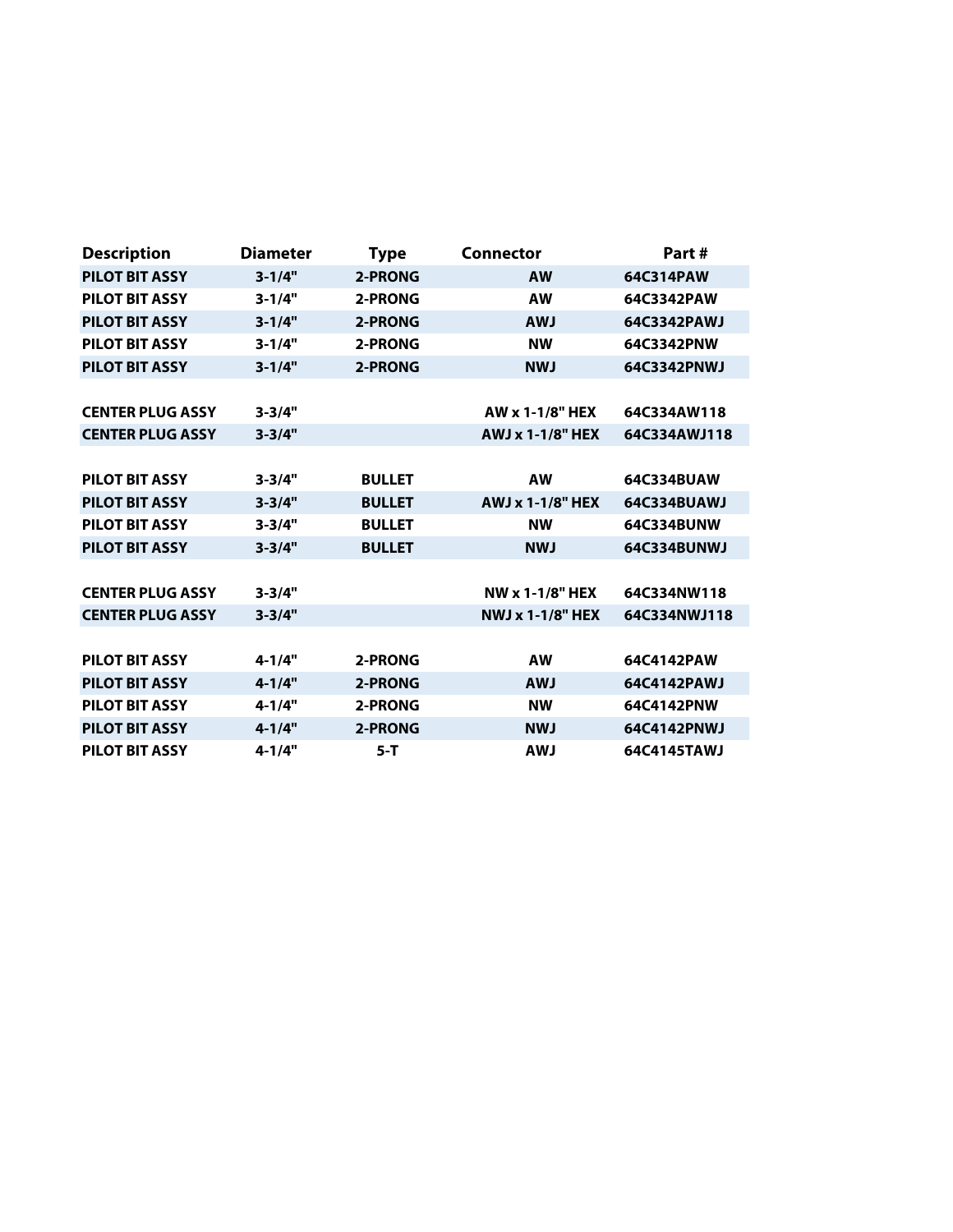# N&N Drilling Supply Mfr. . (800) 334-4927

| <b>Description</b>      | <b>Diameter</b> | <b>Type</b>   | Connector               | Part #       |
|-------------------------|-----------------|---------------|-------------------------|--------------|
| <b>CENTER PLUG ASSY</b> | $4 - 1/4"$      |               | AW x 1-1/8" HEX         | 64C414AW118  |
| <b>CENTER PLUG ASSY</b> | $4 - 1/4"$      |               | <b>AWJ x 1-1/8" HEX</b> | 64C414AWJ118 |
| <b>PILOT BIT ASSY</b>   | $4 - 1/4"$      | <b>BULLET</b> | <b>AW</b>               | 64C414BUAW   |
| <b>PILOT BIT ASSY</b>   | $4 - 1/4"$      | <b>BULLET</b> | <b>AWJ x 1-1/8" HEX</b> | 64C414BUAWJ  |
| <b>PILOT BIT ASSY</b>   | $4 - 1/4"$      | <b>BULLET</b> | <b>BWJ</b>              | 64C414BUBWJ  |
| <b>PILOT BIT ASSY</b>   | $4 - 1/4"$      | <b>BULLET</b> | EW                      | 64C414BUEW   |
| <b>PILOT BIT ASSY</b>   | $4 - 1/4"$      | <b>BULLET</b> | <b>NW</b>               | 64C414BUNW   |
| <b>PILOT BIT ASSY</b>   | $4 - 1/4"$      | <b>BULLET</b> | <b>NWJ</b>              | 64C414BUNWJ  |
| <b>CENTER PLUG ASSY</b> | $4 - 1/4"$      |               | <b>BW x 1-1/8" HEX</b>  | 64C414BW118  |
| <b>CENTER PLUG ASSY</b> | 4-1/4"          |               | NW x 1-1/8" HEX         | 64C414NW118  |
| <b>CENTER PLUG ASSY</b> | $4 - 1/4"$      |               | <b>NWJ x 1-1/8" HEX</b> | 64C414NWJ118 |
| <b>CENTER PLUG ASSY</b> | $6 - 1/4"$      |               | <b>AWJ x 1-5/8" HEX</b> | 64C614AWJ158 |
| <b>PILOT BIT ASSY</b>   | $6 - 1/4"$      | <b>BULLET</b> | 2-3/8 API REG           | 64C614BU238  |
| <b>PILOT BIT ASSY</b>   | $6 - 1/4"$      | <b>BULLET</b> | <b>AW</b>               | 64C614BUAW   |
| <b>PILOT BIT ASSY</b>   | $6 - 1/4"$      | <b>BULLET</b> | <b>AWJ</b>              | 64C614BUAWJ  |
| <b>PILOT BIT ASSY</b>   | $6 - 1/4"$      | <b>BULLET</b> | <b>NW</b>               | 64C614BUNW   |
| <b>PILOT BIT ASSY</b>   | $6 - 1/4"$      | <b>BULLET</b> | <b>NWJ</b>              | 64C614BUNWJ  |

Under N&N Drilling's Total Quality Management program, we reserve the right to modify design and materials without prior notice.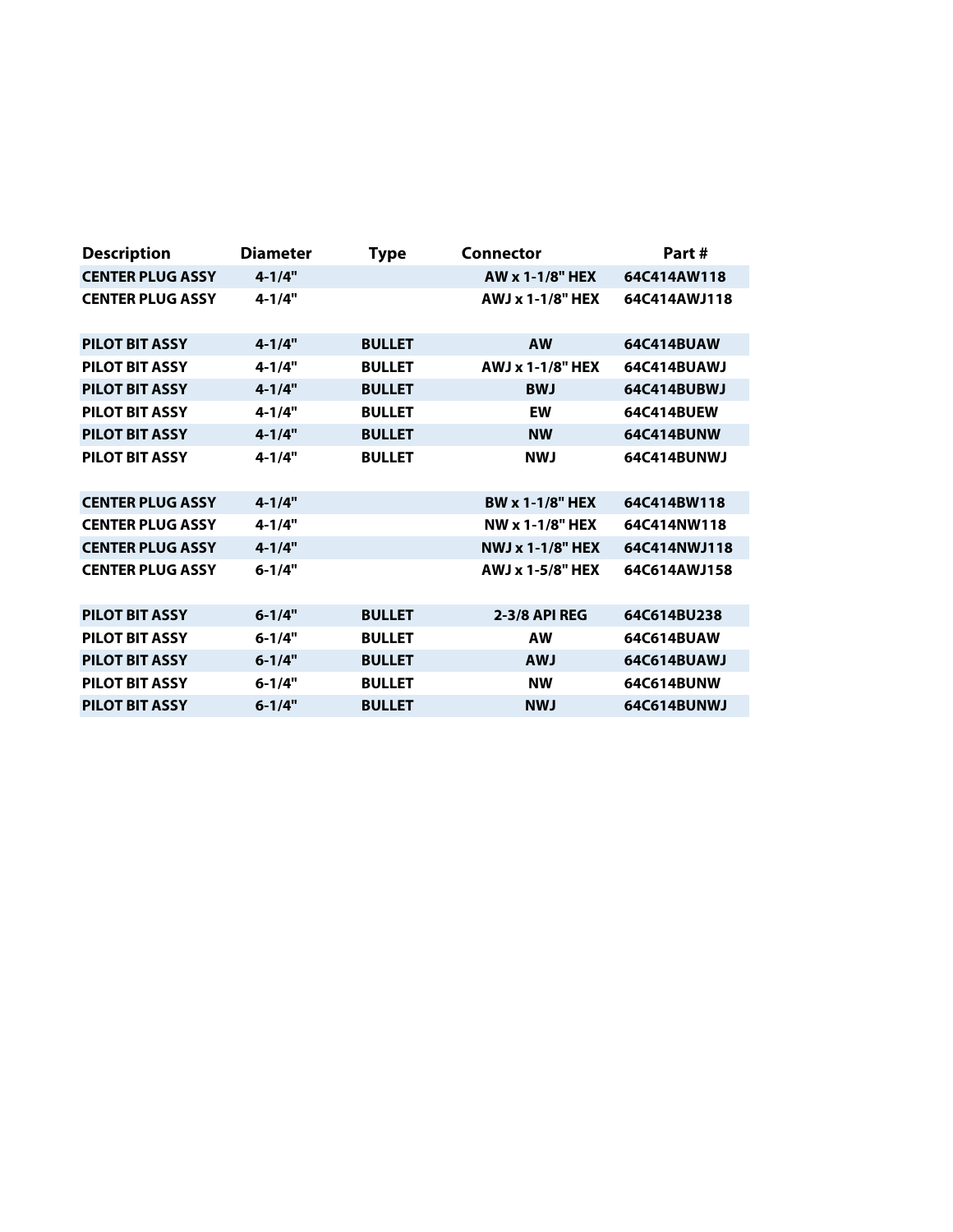# N&N Drilling Supply Mfr. . (800) 334-4927

| <b>Description</b>      | <b>Diameter</b> | <b>Type</b>   | <b>Connector</b>                 | Part #       |
|-------------------------|-----------------|---------------|----------------------------------|--------------|
| <b>CENTER PLUG ASSY</b> | $6 - 1/4"$      |               | <b>NWJ x 1-1/8" HEX</b>          | 64C414AW118  |
| <b>CENTER PLUG ASSY</b> | $6 - 1/4"$      |               | <b>NWJ x 1-5/8" HEX</b>          | 64C414AWJ118 |
| <b>PILOT BIT ASSY</b>   | $6 - 5/8"$      | <b>BULLET</b> | <b>NW</b>                        | 64C414BUAW   |
| <b>PILOT BIT ASSY</b>   | $6 - 5/8"$      | <b>BULLET</b> | <b>NWJ</b>                       | 64C414BUAWJ  |
| <b>CENTER PLUG ASSY</b> | $6 - 5/8"$      |               | <b>BW x 1-5/8" HEX</b>           | 64C414BUEW   |
| <b>CENTER PLUG ASSY</b> | $6 - 5/8"$      |               | NW x 1-5/8" HEX BOX 64C414BUNW   |              |
| <b>CENTER PLUG ASSY</b> | $6 - 5/8"$      |               | NWJ x 1-5/8" HEX BOX 64C414BUNWJ |              |
| <b>PILOT BIT ASSY</b>   | $8 - 1/4"$      | <b>BULLET</b> | <b>NWJ BOX</b>                   | 64C414BW118  |
|                         |                 |               |                                  |              |
| <b>DRIVE CAP</b>        | $10-1/4"$       | $3-KEY$       | 1-5/8" HEX                       | 64C414NWJ118 |
| <b>DRIVE CAP</b>        | $10 - 1/4"$     | 2-KEY HD      | $2"$ HEX                         | 64C614AWJ158 |
| <b>DRIVE CAP</b>        | $10 - 1/4"$     | 3-KEY         | 2" HEX                           | 64C614BU238  |
|                         |                 |               |                                  |              |
| <b>DRIVE CAP</b>        | $12 - 1/4"$     | 3-KEY         | 1-5/8" HEX                       | 64C614BUAW   |
| <b>DRIVE CAP</b>        | $12 - 1/4"$     | 3-KEY         | 2" HEX                           | 64C614BUAWJ  |
|                         |                 |               |                                  |              |
| <b>DRIVE CAP</b>        | $2 - 1/4"$      | 2-KEY         | 1-5/8" HEX                       | 64C614BUNW   |
| <b>DRIVE CAP</b>        | $2 - 1/4"$      | $3-KEY$       | 1-5/8" HEX                       | 64C614BUNWJ  |
| <b>DRIVE CAP</b>        | $2 - 1/4"$      | <b>DIED</b>   | 1-5/8" HEX                       | 64C614BUNW   |
| <b>DRIVE CAP</b>        | $2 - 1/4"$      | <b>OCT</b>    | 1-5/8" HEX                       | 64C614BUNWJ  |
| <b>DRIVE CAP</b>        | $2 - 1/4"$      | 2-KEY         | 2" HEX                           | 64C614BUNW   |
| <b>DRIVE CAP</b>        | $2 - 1/4"$      | 3-KEY         | 2" HEX                           | 64C614BUNWJ  |
| <b>DRIVE CAP</b>        | $2 - 1/4"$      | <b>DIED</b>   | 2" HEX                           | 64C614BUNW   |

Under N&N Drilling's Total Quality Management program, we reserve the right to modify design and materials without prior notice.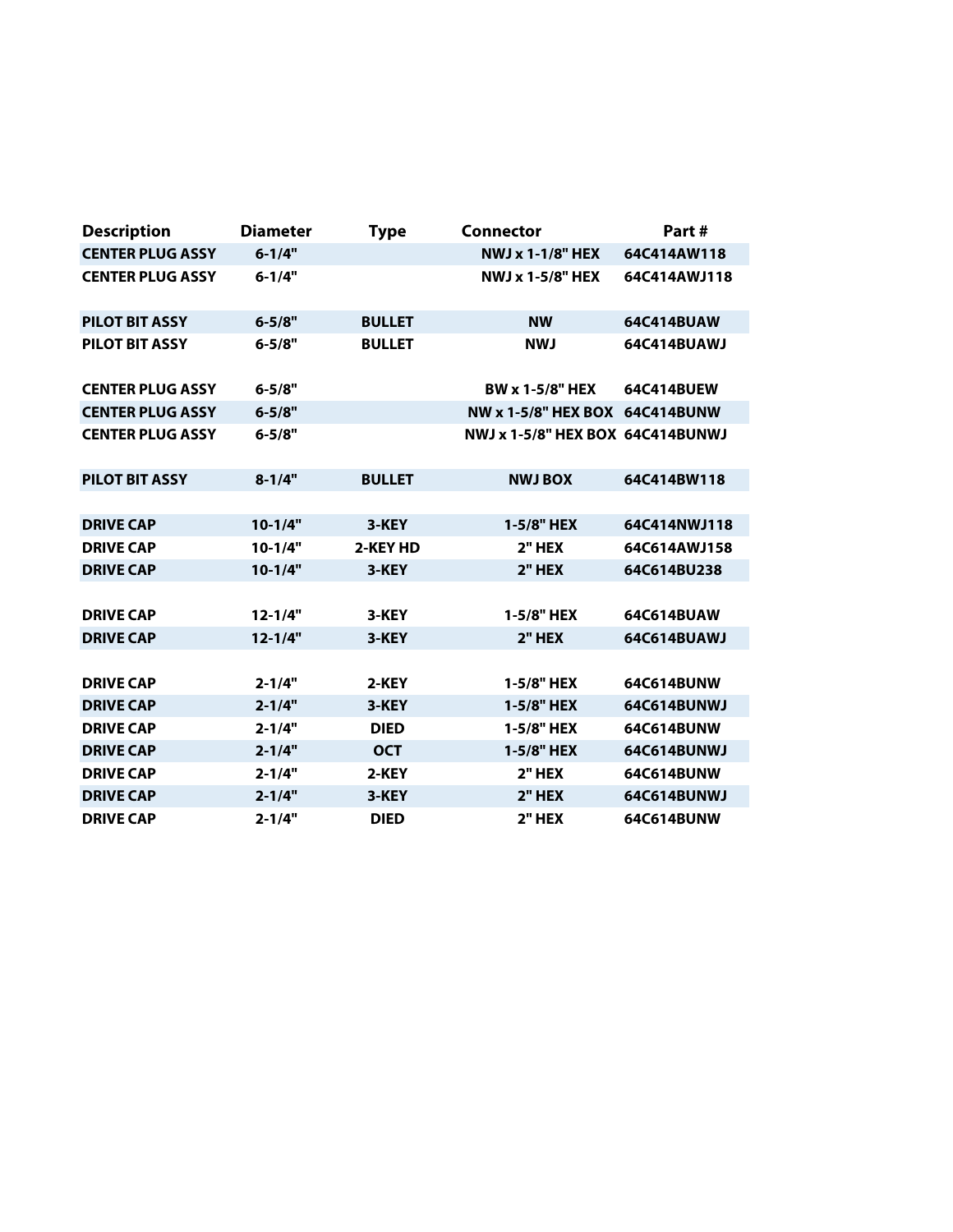# N&N Drilling Supply Mfr. . (800) 334-4927

| <b>Description</b> | <b>Diameter</b> | <b>Type</b>      | <b>Connector</b> | Part #                |
|--------------------|-----------------|------------------|------------------|-----------------------|
| <b>DRIVE CAP</b>   | $2 - 1/4"$      | <b>OCT</b>       | 2" HEX           | <b>DC214-2-OCT</b>    |
| <b>DRIVE CAP</b>   | $3 - 1/4"$      | 2-KEY STD        | 1-5/8" HEX       | DC314-158-2K          |
| <b>DRIVE CAP</b>   | $3 - 14"$       | 3-KEY HD         | $1-5/8$ HEX      | <b>DC314-158-2KHD</b> |
| <b>DRIVE CAP</b>   | $3 - 14"$       | 3-KEY            | 1-5/8" HEX       | DC314-158-3K          |
| <b>DRIVE CAP</b>   | $3 - 14"$       | <b>DIED</b>      | 1-5/8" HEX       | <b>DC314-158-DIED</b> |
| <b>DRIVE CAP</b>   | $3 - 14"$       | <b>OCT</b>       | 1-5/8" HEX       | <b>DC314-158-OCT</b>  |
| <b>DRIVE CAP</b>   | $3 - 14"$       | 2-KEY STD        | 2" HEX           | DC314-2-2K            |
| <b>DRIVE CAP</b>   | $3 - 14"$       | 2-KEY HD         | $2"$ HEX         | <b>DC314-2-2KHD</b>   |
| <b>DRIVE CAP</b>   | $3 - 14"$       | 3-KEY            | $2"$ HEX         | DC314-2-3K            |
| <b>DRIVE CAP</b>   | $3 - 14"$       | <b>DIED</b>      | 2" HEX           | <b>DC314-2-DIED</b>   |
| <b>DRIVE CAP</b>   | $3 - 14"$       | <b>OCT</b>       | 2" HEX           | <b>DC314-2-OCT</b>    |
|                    |                 |                  |                  |                       |
| <b>DRIVE CAP</b>   | $3 - 3/4"$      | 2-KEY STD        | 1-5/8" HEX       | DC334-158-2K          |
| <b>DRIVE CAP</b>   | $3 - 3/4"$      | 2-KEY HD         | 1-5/8" HEX       | <b>DC334-158-2KHD</b> |
| <b>DRIVE CAP</b>   | $3 - 3/4"$      | 2-KEY STD        | 2" HEX           | DC334-2-2K            |
| <b>DRIVE CAP</b>   | $3 - 3/4"$      | 2-KEY HD         | 2" HEX           | <b>DC334-2-2KHD</b>   |
|                    |                 |                  |                  |                       |
| <b>DRIVE CAP</b>   | 4-1/4"          | 2-KEY STD        | 1-5/8" HEX       | DC414-158-2K          |
| <b>DRIVE CAP</b>   | $4 - 1/4"$      | 2-KEY HD         | 1-5/8" HEX       | DC414-158-2KHD        |
| <b>DRIVE CAP</b>   | 4-1/4"          | 3-KEY            | 1-5/8" HEX       | DC414-158-3K          |
| <b>DRIVE CAP</b>   | $4 - 1/4"$      | <b>DIED</b>      | 1-5/8" HEX       | <b>DC414-158-DIED</b> |
| <b>DRIVE CAP</b>   | $4 - 1/4"$      | <b>OCT</b>       | 1-5/8" HEX       | <b>DC414-158-OCT</b>  |
| <b>DRIVE CAP</b>   | $4 - 1/4"$      | 2-KEY STD        | 2" HEX           | DC414-2-2K            |
| <b>DRIVE CAP</b>   | 4-1/4"          | 2-KEY HD         | 2" HEX           | <b>DC414-2-2KHD</b>   |
| <b>DRIVE CAP</b>   | $4 - 1/4"$      | 3-KEY            | 2" HEX           | DC414-2-3K            |
| <b>DRIVE CAP</b>   | 4-1/4"          | <b>DIED</b>      | 2" HEX           | DC414-2-DIED          |
| <b>DRIVE CAP</b>   | $4 - 1/4"$      | <b>OCT</b>       | 2" HEX           | <b>DC414-2-OCT</b>    |
|                    |                 |                  |                  |                       |
| <b>DRIVE CAP</b>   | $6 - 1/4"$      | <b>2-KEY STD</b> | 1-5/8" HEX       | DC614-158-2K          |
| <b>DRIVE CAP</b>   | $6 - 1/4"$      | 2-KEY HD         | 1-5/8" HEX       | <b>DC614-158-2KHD</b> |
| <b>DRIVE CAP</b>   | $6 - 1/4"$      | <b>DIED</b>      | 1-5/8" HEX       | <b>DC614-158-DIED</b> |
| <b>DRIVE CAP</b>   | $6 - 1/4"$      | <b>OCT</b>       | 1-5/8" HEX       | <b>DC614-158-OCT</b>  |
| <b>DRIVE CAP</b>   | $6 - 1/4"$      | <b>2-KEY STD</b> | 2" HEX           | DC614-2-2K            |
| <b>DRIVE CAP</b>   | $6 - 1/4"$      | 2-KEY HD         | $2"$ HEX         | <b>DC614-2-2KHD</b>   |
| <b>DRIVE CAP</b>   | $6 - 1/4"$      | <b>DIED</b>      | 2" HEX           | DC614-2-DIED          |
| <b>DRIVE CAP</b>   | $6 - 1/4"$      | <b>OCT</b>       | 2" HEX           | <b>DC614-2-OCT</b>    |

Under N&N Drilling's Total Quality Management program, we reserve the right to modify design and materials without prior notice.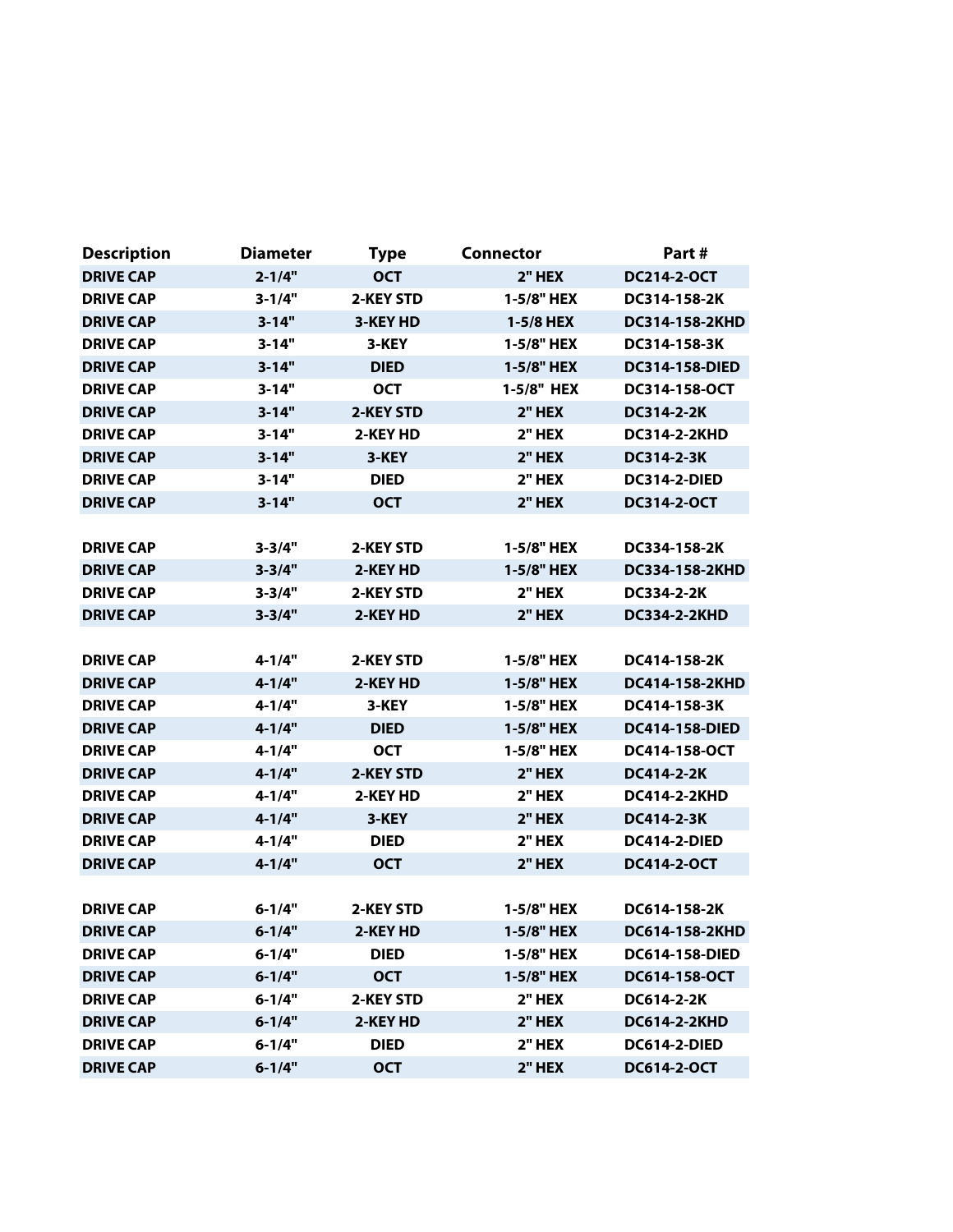# N&N Drilling Supply Mfr. . (800) 334-4927

| <b>Description</b> | <b>Diameter</b> | <b>Type</b> | Connector  | Part#               |
|--------------------|-----------------|-------------|------------|---------------------|
| <b>DRIVE CAP</b>   | $6 - 5/8"$      | 3-KEY       | 1-5/8" HEX | DC658-158-3K        |
| <b>DRIVE CAP</b>   | $6 - 5/8"$      | 3-KEY       | $2"$ HEX   | DC658-2-3K          |
| <b>DRIVE CAP</b>   | $8 - 1/4"$      | $2-KEY$     | 1-5/8" HEX | DC814-158-2KHD      |
| <b>DRIVE CAP</b>   | $8 - 1/4"$      | 3-KEY       | 1-5/8" HEX | DC814-158-3K        |
| <b>DRIVE CAP</b>   | $8 - 1/4"$      | 2-KEY STD   | $2"$ HEX   | <b>DC814-2-2K</b>   |
| <b>DRIVE CAP</b>   | $8 - 1/4"$      | 2-KEY HD    | $2"$ HEX   | <b>DC814-2-2KHD</b> |
| <b>DRIVE CAP</b>   | $8 - 1/4"$      | 3-KEY       | $2"$ HEX   | <b>DC814-2-3K</b>   |
| <b>DRIVE CAP</b>   | $8 - 1/4"$      | <b>OCT</b>  | $2"$ HEX   | <b>DC814-2-OCT</b>  |
| <b>DRIVE CAP</b>   | $9 - 1/4"$      | <b>DIED</b> | $2"$ HEX   | <b>DC914-2-DIED</b> |

| <b>Description</b>        | Connector        | Part #           |
|---------------------------|------------------|------------------|
| <b>ROD TO CAP ADAPTER</b> | $2-1/4$ " AW PIN | <b>RTC214-AW</b> |
| <b>ROD TO CAP ADAPTER</b> | 2-1/4" AWJ PIN   | RTC214-AWJ       |
| <b>ROD TO CAP ADAPTER</b> | 2-1/4" BW PIN    | RTC214-BW        |
| <b>ROD TO CAP ADAPTER</b> | 2-1/4" BWJ PIN   | RTC214-BWJ       |
| <b>ROD TO CAP ADAPTER</b> | 2-1/4" N-4 PIN   | <b>RTC214-N4</b> |

Under N&N Drilling's Total Quality Management program, we reserve the right to modify design and materials without prior notice.